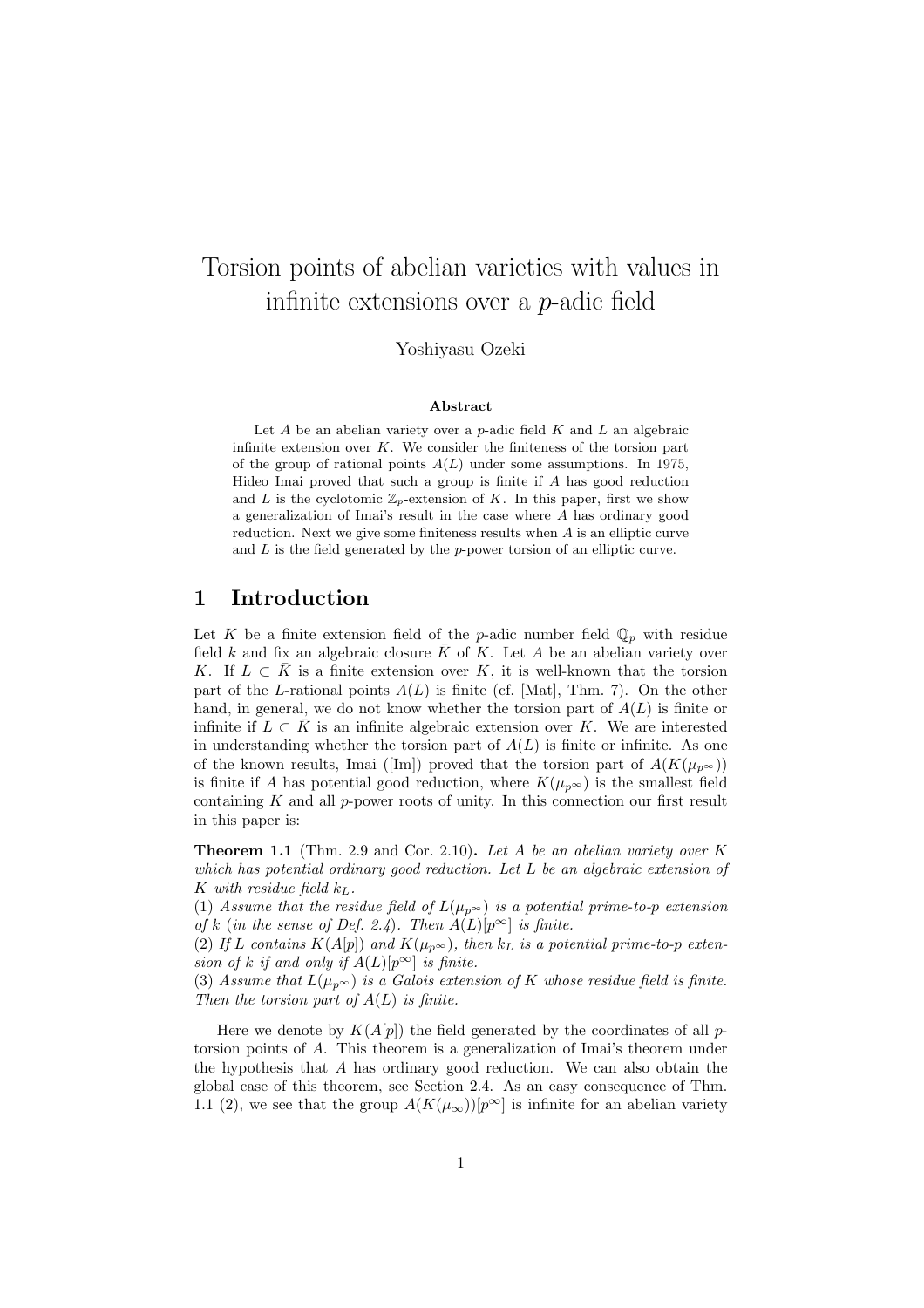A as in the theorem if we replace  $K$  with its suitable finite extension (here we denote by  $K(\mu_{\infty})$  the field obtained by adjoining all roots of unity to K). We shall point out that such a group must be finite in the global case by a result of Ribet ([Ri]).

Next we consider the finiteness of the torsion part of  $A(L)$  for  $L = K_{B,p} :=$  $K(B[p^{\infty}])$ , the field generated by the coordinates of all p-power torsion points of a semiabelian variety B. For example,  $K_{\mathbb{G}_m,p}$  is the cyclotomic field  $K(\mu_{p^{\infty}})$ , where  $\mathbb{G}_m$  is the multiplicative group over K. Hence Imai's theorem is a result on the torsion part of  $A(K_{\mathbb{G}_m,p})$ . From such a point of view, we raise the following question:

**Question.** Let the notation be as above. Then is the torsion part of  $A(K_{B,p})$ finite?

The torsion part of  $A(K_{B,p})$  is finite if and only if  $A(K_{B,p})[\ell^{\infty}]$  is finite for all primes  $\ell$  and  $A(K_{B,p})[\ell^{\infty}] = 0$  for almost all primes  $\ell$ . For any prime  $\ell \neq p$ , it is easy to see that the  $\ell$ -part of  $A(K_{B,p})$  is finite (cf. Prop. 3.1). Hence we are interested in the finiteness of the p-part of  $A(K_{B,p})$ . If  $A = E_1$  and  $B = E_2$ are elliptic curves, we can gain various results by distinguishing the reduction types of  $E_1$  and  $E_2$ , see the table below.

| $E_1$          |                    | E <sub>2</sub> |            | $E_1(K_{E_2,p})[p^{\infty}]$       | statement   |
|----------------|--------------------|----------------|------------|------------------------------------|-------------|
| ord            |                    | ord            |            | $\frac{1}{2}$ (x) $\frac{1}{2}$ +1 | Prop. $3.4$ |
|                |                    | SS             |            | finite                             | Cor. $3.2$  |
|                |                    | mult           |            | finite                             | Cor. $3.2$  |
| <b>SS</b>      | <b>FCM</b>         | ord            | CM         | $\overline{\text{finite}^{*2}}$    | Prop. 3.7   |
|                |                    |                | non-CM     | finite                             | Prop. 3.7   |
|                |                    | <b>SS</b>      | <b>FCM</b> | "finite"                           | Prop. 3.10  |
|                |                    |                | non-FCM    | finite                             | Prop. 3.7   |
|                | non-<br><b>FCM</b> | ord            | CM         | finite                             | Prop. 3.7   |
|                |                    |                | non-CM     | finite                             | Prop. 3.7   |
|                |                    | SS             | <b>FCM</b> | finite                             | Prop. 3.7   |
|                |                    |                | non-FCM    | finite or $\infty^{*3}$            | Prop. 3.11  |
| split mult     |                    | any            |            | $\infty$                           | Prop. 3.12  |
| non-split mult |                    | any            |            | "finite"                           | Prop. 3.14  |

**Theorem 1.2.** The finiteness of  $E_1(K_{E_2,p})[p^{\infty}]$  is as follows:

Here "ord", "ss", "mult", "CM" and "FCM" in the above table stand for ordinary, supersingular, multiplicative, complex multiplication and formal complex multiplication, respectively. The symbols  $*_1$ ,  $*_2$  and  $*_3$  in the table imply the followings:

 $*_1 \cdots E_1, E_2$ : ordinary good reduction

 $\Rightarrow E_1(K_{E_2,p})[p^{\infty}]$  is infinite in many cases.

 $*_2 \cdots E_1$ : supersingular good reduction with formal complex multiplication  $E_2$ : ordinary good reduction with complex multiplication

 $\Rightarrow E_1(K_{E_2,p})[p^{\infty}]$  is finite in all cases.

 $*_3 \cdots E_1, E_2$ : supersingular good reduction without formal complex multiplication

 $\Rightarrow E_1(K_{E_2,p})[p^{\infty}]$  may be finite or infinite (case by case).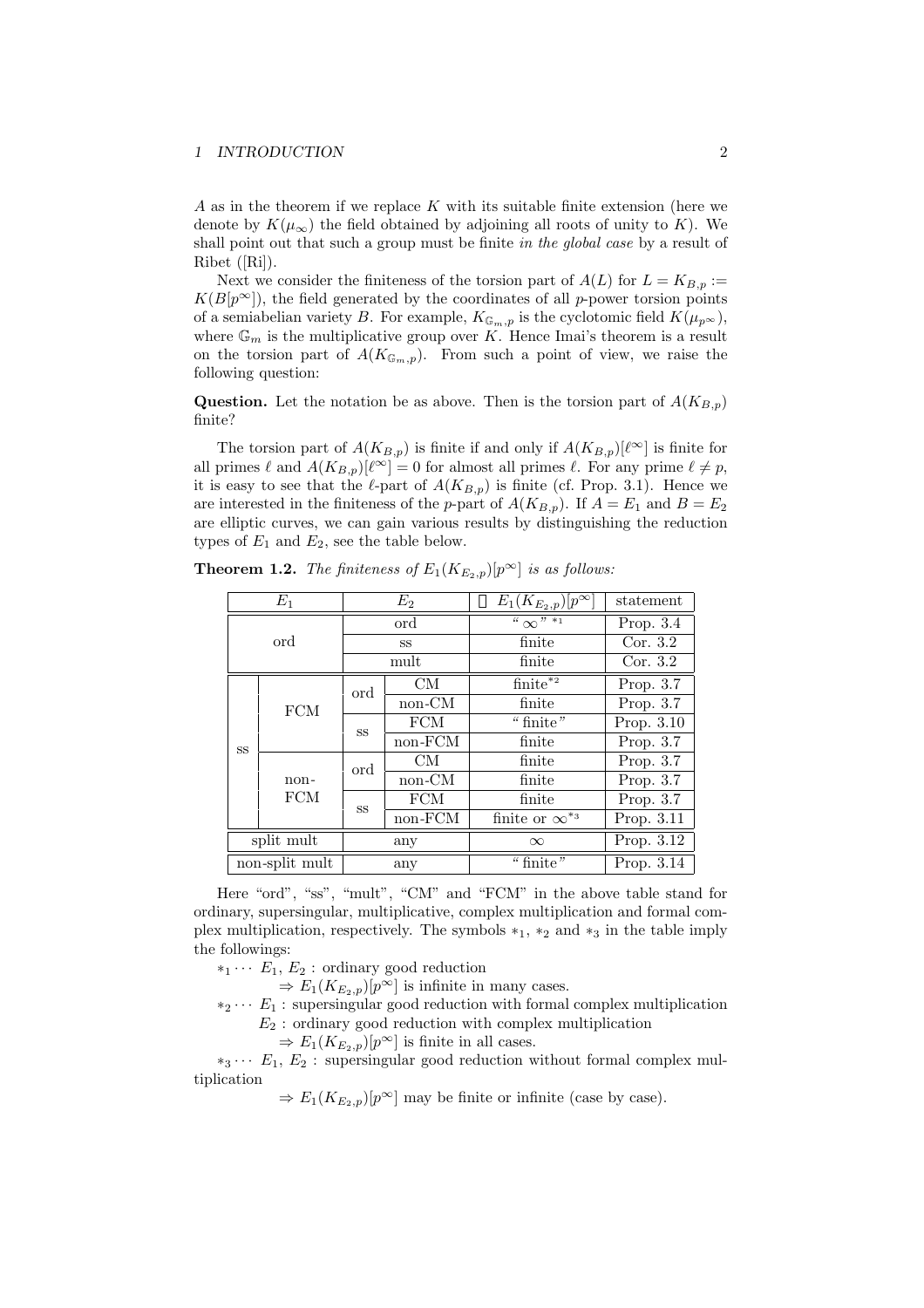For more precise information of Thm. 1.2, see the corresponding statements of the table.

Acknowledgements. The author would like to express his sincere gratitude to Professor Yuichiro Taguchi who proposed the theme of this paper to him and gave him useful advices, especially the proof of Prop. 3.11. The author also would like to thank Akio Tamagawa for pointing out a mistake of Thm. 1.1.

## 2 Finiteness theorems for abelian varieties

In this section, we prove Thm. 1.1 given in the Introduction and consider the global case for this theorem.

Let  $p$  be a prime number. Let  $A$  be an abelian variety over a field  $K$  of dimension d and  $A^{\vee}$  the dual abelian variety of A. Fix an algebraic closure  $\bar{K}$ of K and a separable closure  $K^{\rm sep}$  of K in  $\overline{K}$ . Put  $G_K := \text{Gal}(K^{\rm sep}/K)$ , the absolute Galois group of  $K$ . For any algebraic extension  $L$  over  $K$  and any integer  $n > 0$ , We denote by  $A(L)[p^n]$  the kernel of the multiplication-by- $p^n$ map of the L-rational points  $A(L)$  of A and put  $A(L)[p^{\infty}] := \bigcup_{n>0} A(L)[p^n]$ . We denote by  $K_{A[p^n]} = K(A[p^n])$  the field generated by the coordinates of  $A(\overline{K})[p^n]$ . Put  $K_{A,p} = \tilde{K}(A[p^{\infty}]) := \bigcup_{n>0} K(A[p^n])$ . Then the field  $K_{A,p}$  contains  $K(\mu_{p^{\infty}})$ , the field adjoining all  $p$ -power roots of unity to  $K$ . The natural continuous representation associated to the Tate module  $T_n(A)$  of A is denoted by

 $\rho_{A,p}: G_K \to GL(T_p(A)) \simeq GL_h(\mathbb{Z}_p)$ 

for some  $h \geq 0$  and denote its residual representation by

$$
\bar{\rho}_{A,p}: G_K \stackrel{\rho_{A,p}}{\to} GL_h(\mathbb{Z}_p) \stackrel{\text{mod }p}{\to} GL_h(\mathbb{F}_p) \;(\simeq GL(A(K^{\text{sep}})[p])).
$$

By abuse of notation, we shall consider  $\rho_{A,p}$  as the representation of  $V_p(A)$  =  $T_p(A) \otimes_{\mathbb{Z}_p} \mathbb{Q}_p$ . We note that the definition field of the representation  $\rho_{A,p}$  (resp.  $\bar{\rho}_{A,p}$ ) is the field  $K_{A,p}$  (resp.  $K_{A[p]}$ ).

#### 2.1 Some properties of torsion points

In this subsection, we collect some (in-)finiteness properties of the torsion part of abelian varieties which are easy to prove.

First we note the following proposition, which plays an important role throughout this paper:

**Proposition 2.1.**  $A(L)[p^{\infty}]$  is finite if and only if the fixed subgroup  $T_p(A)^{G_L}$ of  $T_p(A)$  by the absolute Galois group  $G_L$  of L is 0.

Proof. This immediately follows from the definition of Tate module and the fact that each  $A(L)[p^n]$  is finite.  $\Box$ 

The field  $K(A[p])$  is a finite Galois extension of K whose Galois group  $Gal(K(A[p])/K)$  is a subgroup of  $GL_h(\mathbb{F}_p)$  for the integer  $h \geq 0$  such that  $A(\vec{K})[p] \simeq (\mathbb{Z}/p\mathbb{Z})^{\oplus h}$ . Put  $g_{h,p} := (p^h - 1)(p^h - p) \cdots (p^h - p^{h-1}),$  the order of  $GL_h(\mathbb{F}_p).$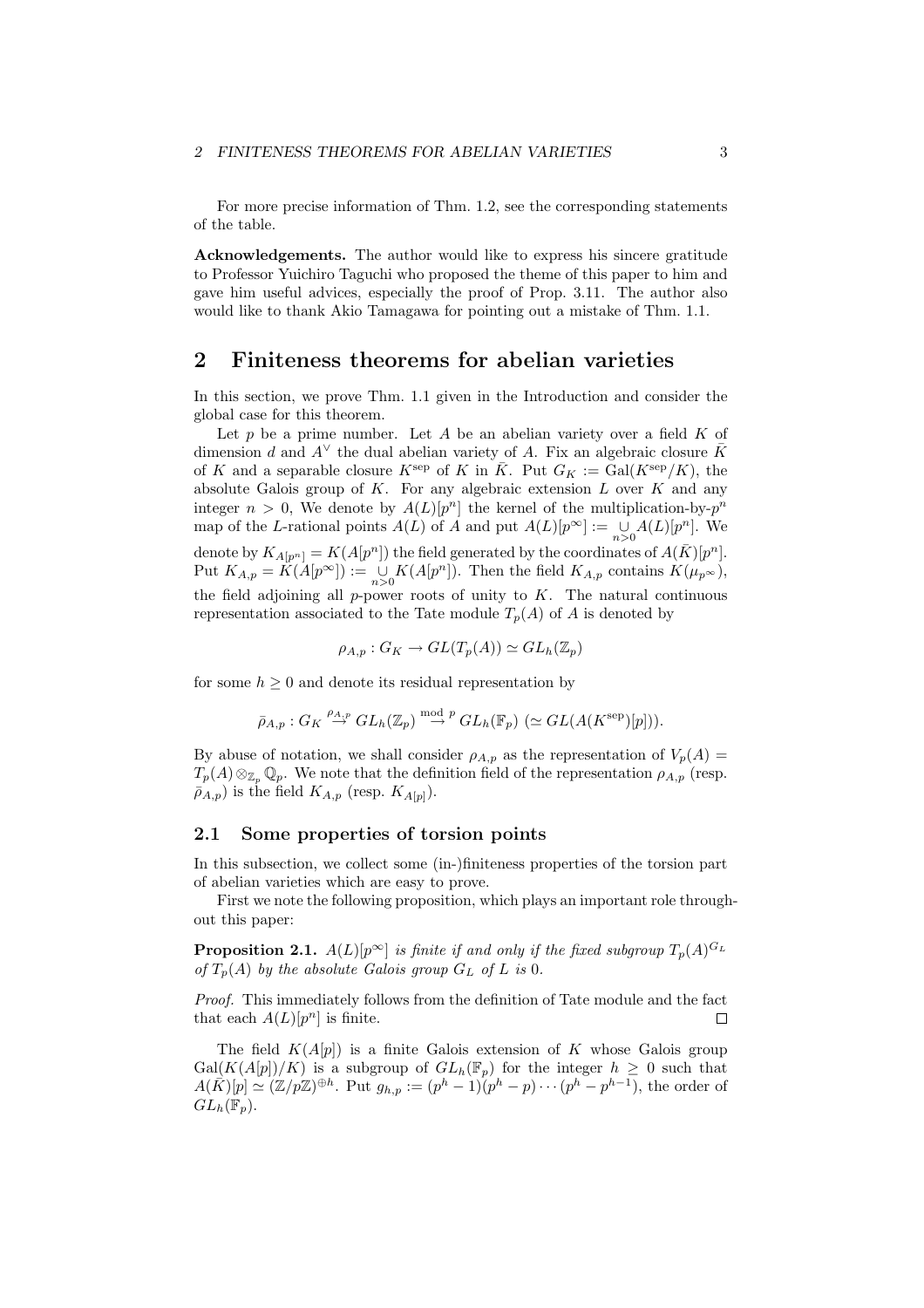**Proposition 2.2.** (1) If the absolute Galois group  $G_K$  of K is an inverse limit of finite groups of order prime to p, then

$$
A(K_{A[p]})[p^{\infty}] = A(K^{\text{sep}})[p^{\infty}].
$$

(2) If the absolute Galois group  $G_K$  of K is an inverse limit of finite groups of order prime to  $g_{h,p}$ , then

$$
A(K)[p^{\infty}] = A(K^{\text{sep}})[p^{\infty}].
$$

*Proof.* (1) If the group  $A(K^{\text{sep}})[p^{\infty}]$  is 0, there is nothing to prove and hence we may assume that  $A(K^{\text{sep}})[p^{\infty}] \neq 0$ . Hence, for some  $h > 0$ ,  $\rho_{A,p}|_{G_{K_{A[p]}}}$  has values in the kernel of the reduction map  $GL_h(\mathbb{Z}_p) \to GL_h(\mathbb{F}_p)$ , which is a pro-p group. Since  $G_{K_{A[p]}}$  is an inverse limit of finite groups of order prime to p, the representation  $\rho_{A,p}|_{G_{K_{A[p]}}}$  is trivial and thus we have

$$
A(\bar{K})[p^{\infty}] = A(\bar{K})[p^{\infty}]^{\ker \rho_{A,p}} \subset A(\bar{K})[p^{\infty}]^{G_{K_{A[p]}}} = A(K_{A,p})[p^{\infty}].
$$

This completes the proof of (1).

(2) We use the same argument as (1) except only that we do not need to consider  $K_{A[p]}$  since  $\rho_{A,p}|_{G_K}$  is already trivial.  $\Box$ 

If there is a Galois equivariant homomorphism among two Tate modules of abelian varieties, we can see some infiniteness properties about torsion points of abelian varieties.

**Proposition 2.3.** Let  $A$  and  $B$  be abelian varieties over  $K$ . If

$$
\text{Hom}_{\mathbb{Z}_p[G_K]}(T_p(B), T_p(A)) \neq 0,
$$

then  $A(K_{B,p})[p^{\infty}]$  is infinite.

*Proof.* Take f to be a non-trivial element of  $\text{Hom}_{\mathbb{Z}_p[G_K]}(T_p(B), T_p(A))$ . Then  $T_p(B)/\text{ker}(f)$  is a non-zero subspace of  $T_p(A)$  with trivial  $G_{K_{B,p}}$ -action. This implies the desired statement.  $\Box$ 

**Definition 2.4.** Let  $L$  be an algebraic extension of  $K$ .

(1) We say that  $L$  is a prime-to-p extension of  $K$  if  $L$  is a union of finite extensions over  $K$  of degree prime-to- $p$ .

(2) We say that L is a potential prime-to-p extension of K if L is a prime-to-p extension over some finite extension field of K.

**Proposition 2.5.** Let  $A$  be an abelian variety over  $K$ . Assume that  $A$  has the following property: for any finite Galois extension  $K'$  of  $K$ , the torsion part of  $A(K')$  is finite. Then  $A(L)[p^{\infty}]$  is finite for any potential prime-to-p Galois extension L of K.

Proof. The assertion follows from the facts that

$$
A(L)[p^{\infty}] = A(L \cap K_{A,p})[p^{\infty}]
$$

and  $L \cap K_{A,p}$  is a finite Galois extension of K.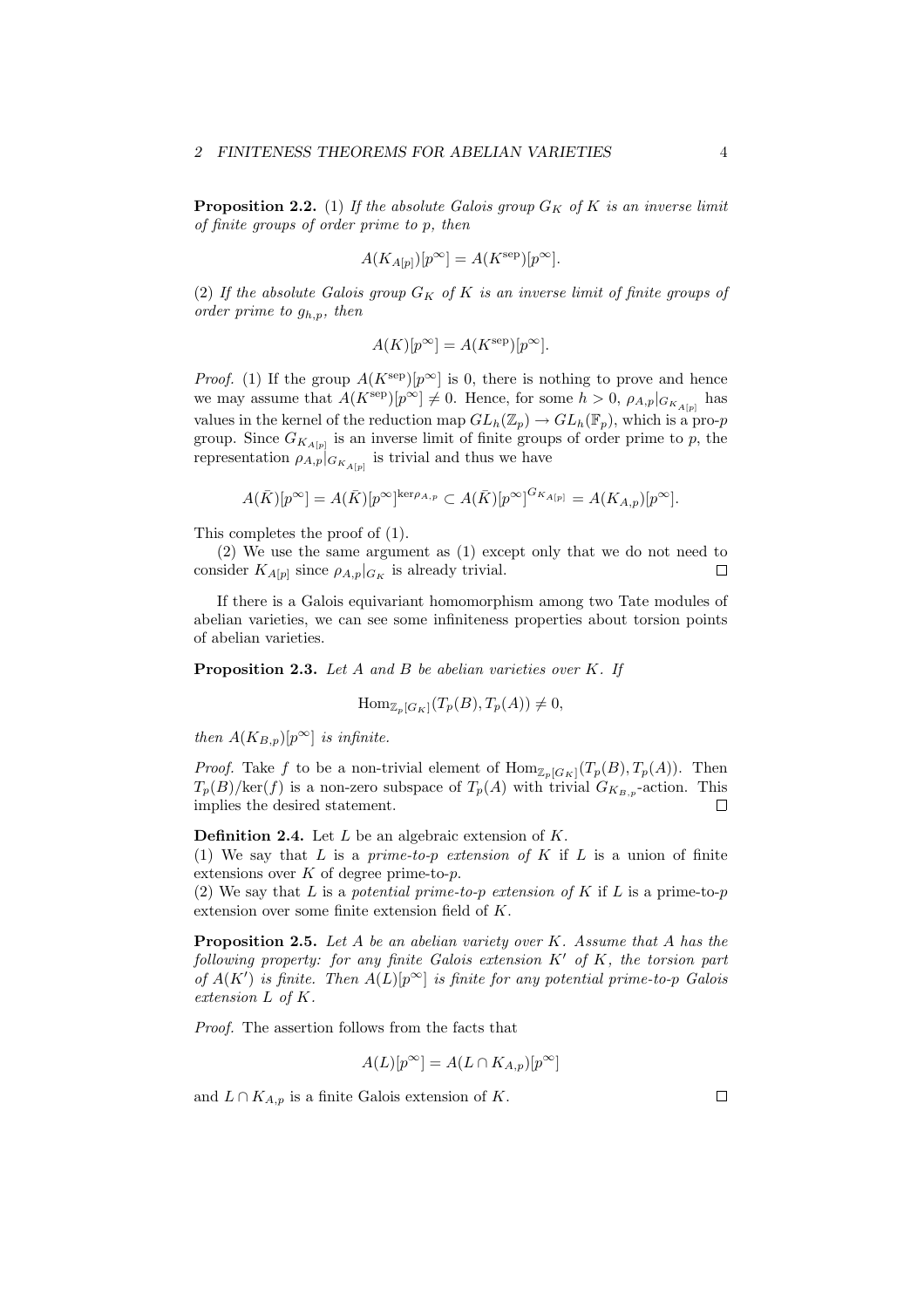Note that we can apply Prop. 2.5 if  $K$  is one of the following fields:

(i) a finitely generated field over a prime field,

(ii) a finite extension of  $\mathbb{Q}_p$ .

**Proposition 2.6.** Let A be an abelian variety over a finite field k of characteristic  $p > 0$ . Let k' be an algebraic extension of k and  $k_p$  the maximal pro-p-extension of k in  $\bar{k}$ . Assume that  $A(\bar{k})[p]$  is not trivial.

(1) Suppose that  $A(\bar{k})[p]$  is rational over k. Then  $A(k')[p^{\infty}]$  is finite if and only if  $k'$  is a potential prime-to-p extension over k. Furthermore in the other case,  $A(k')[p^{\infty}] = A(\overline{k})[p^{\infty}].$ 

(2) 
$$
k_{A,p} = k_p(A[p])
$$
.

*Proof.* (1) First we note that  $k_p = k_{A,p}$  because  $A(\overline{k})[p] \neq 0$  and k is a finite field of characteristic p. If  $k'$  is a potential prime-to-p extension over k, Prop. 2.5 implies that  $A(k')[p^{\infty}]$  is finite. In the other case, k' contains  $k_p$  and hence  $A(k')[p^{\infty}]$  is infinite.

(2) If we put  $k' := k(A[p])$ , we see that  $k_{A,p}$  coincides with  $k'_{p}$ , the maximal pro-*p*-extension of k'. Since  $k'_p = k_p(A[p])$ , we have done. П

## 2.2 Finiteness theorems for abelian varieties with ordinary good reduction

Let K be a finite extension field of  $\mathbb{Q}_p$  with integer ring  $\mathcal{O}_K$  and residue field k. Let  $I_K$  be the inertia subgroup of  $G_K$ . If A has good reduction over K, we denote by  $\tilde{A}$  the reduction of A over k. For any p-divisible group G over  $\mathcal{O}_K$ , we denote its Tate module, Tate comodule, connected component and maximal étale quotient by  $T_p(G)$ ,  $\Phi_p(G)$ ,  $G^0$  and  $G^{\text{\'et}}$ , respectively and put  $V_p(G) := T_p(G) \otimes_{\mathbb{Z}_p} \mathbb{Q}_p.$ 

Before proving Thm. 1.1 given in the Introduction, we shall show the proposition related with the matrix of the representation attached to abelian varieties by an analogous proof due to Conrad ([Co], Thm. 1.1).

**Proposition 2.7.** Let  $A$  be an abelian variety over  $K$  of dimension  $d$  which has good reduction.

(1) The representation  $\rho_{A,p}$  has the form

$$
\begin{pmatrix} S_A & U_A \\ 0 & T_A \end{pmatrix}
$$

with respect to a suitable basis of  $T_p(A)$ . Here, for some integer  $0 \le f \le d$ ,

(i)  $S_A: G_K \to GL_{2d-f}(\mathbb{Z}_p)$  is a continuous homomorphism,

(ii)  $T_A: G_K \to GL_f(\mathbb{Z}_p)$  is an unramified continuous homomorphism and (iii)  $U_A: G_K \to M_{2d-f,f}(\mathbb{Z}_p)$  is a map.

(2) If A has ordinary good reduction over K, then  $f = d$  and  $S_A|_{I_K}$  is conjugate with the direct sum of the p-adic cyclotomic characters  $\varepsilon^{\oplus d}$ .

(3) If A has ordinary good reduction over K, the map  $S_A$  is conjugate with the  $map \varepsilon \cdot ({}^tT_{A^{\vee}})^{-1}.$ 

Here, explicitly, the map  $\varepsilon^{\oplus d}$ :  $G_K \to GL_d(\mathbb{Z}_p)$  is given by the equation

$$
\varepsilon^{\oplus d}(\sigma) = \text{diag}(\varepsilon(\sigma)) \in GL_d(\mathbb{Z}_p),
$$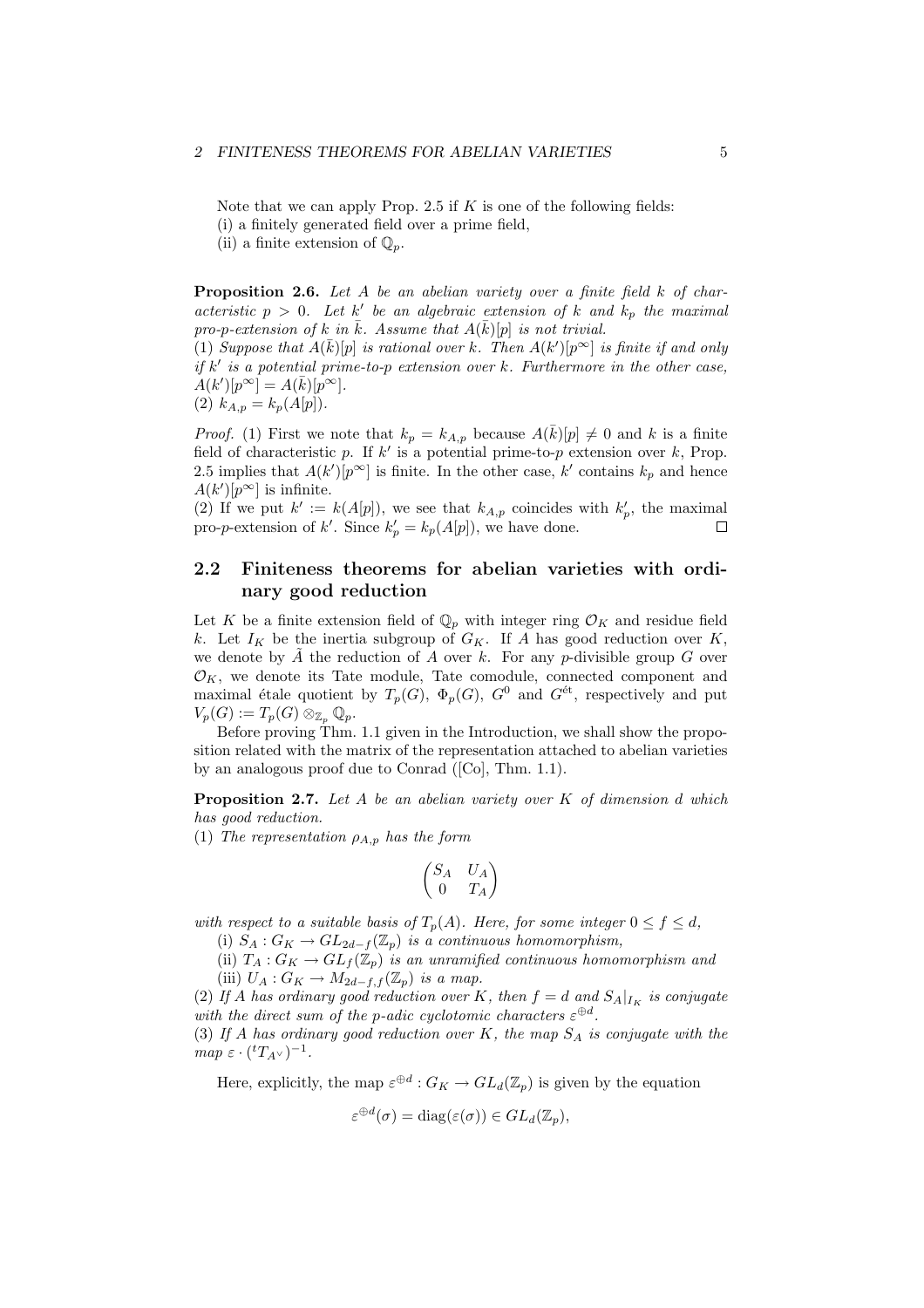the diagonal matrix with coefficients  $\varepsilon(\sigma)$  for all  $\sigma \in G_K$ , and for any map  $T: G_K \to GL_d(\mathbb{Z}_p)$ , we denote by <sup>t</sup>T the map  $G_K \to GL_d(\mathbb{Z}_p)$  defined by

$$
{}^tT(\sigma) := {}^t(T(\sigma)) \in GL_d(\mathbb{Z}_p)
$$

for all  $\sigma \in G_K$ , where  ${}^t(T(\sigma))$  is the transposed matrix of  $T(\sigma)$ .

*Proof of Prop. 2.7.* (1) Let A be the Néron model of A over  $\mathcal{O}_K$  and  $\mathcal{A}(p)$  the p-divisible group associated to A. The connected-étale sequence of  $\mathcal{A}(p)$  induces the exact sequence

$$
0 \to V_p(\mathcal{A}(p)^0) \to V_p(\mathcal{A}(p)) \to V_p(\mathcal{A}(p)^{\text{\'et}}) \to 0
$$

of  $\mathbb{Q}_p[G_K]$ -modules. The desired decomposition of  $\rho_{A,p}$  can be obtained by this sequence.

(2) Assume the reduction type of A over  $\mathcal{O}_K$  is ordinary. Let  $K^{\hat{u}r}$  be the completion of the maximal unramified extension  $K^{ur}$  over K and  $\mathcal{O}_{K^{ur}}$  the integer ring of  $\hat{K}ur$ . Then  $\widehat{\mathcal{A}}_{\mathcal{O}_{K\hat{u}r}} := \widehat{\mathcal{A}} \times_{\mathcal{O}_{K}} \text{Spf}(\mathcal{O}_{\hat{K}^{\hat{u}r}})$  is isomorphic to  $\widehat{\mathbb{G}}_{m}^{\oplus d}$ over  $\mathcal{O}_{K^{\hat{u}r}}$ , where  $\hat{\mathcal{A}}$  is the formal completion of  $\mathcal{A}$  along its zero section and  $\mathbb{G}_m$  is the formal multiplicative group over  $\mathcal{O}_{\hat{K}^{ur}}$  (cf. [Maz], Lem. 4.26 and Lem. 4.27). This implies the assertion (2).

(3) Consider the following two exact sequences as  $G_K$ -modules;

$$
0 \to V_p(\mathcal{A}(p)^{\text{\'et}})^\vee \to V_p(\mathcal{A}(p))^\vee \to V_p(\mathcal{A}(p)^0)^\vee \to 0,
$$
  

$$
0 \to V_p(\mathcal{A}^\vee(p)^0)(-1) \to V_p(\mathcal{A}^\vee)(-1) \to V_p(\mathcal{A}^\vee(p)^{\text{\'et}})(-1) \to 0,
$$

where  $M^{\vee} = \text{Hom}_{\mathbb{Q}_p}(M, \mathbb{Q}_p)$  is the dual of a  $\mathbb{Q}_p[G_K]$ -module M and  $M(i)$  is the *i*-th Tate twist of M. Note that  $V_p(\mathcal{A}(p))^{\vee} \simeq V_p(A^{\vee})(-1)$  as  $G_K$ -modules. By taking the functor  $H^0(I_K, -)$  of the above exact sequences and using the assertion (2), we can see that

$$
V_p(\mathcal{A}(p)^{\text{\'et}})^\vee \simeq (V_p(\mathcal{A}(p))^\vee)^{I_K} \simeq (V_p(A^\vee)(-1))^{I_K} \simeq V_p(\mathcal{A}^\vee(p)^0)(-1)
$$

as  $G_K$ -modules, since  $I_K$  acts on  $V_p(\mathcal{A}(p)^{2})^{\vee}$  and  $V_p(\mathcal{A}^{\vee}(p)^0)(-1)$  trivially, and  $I_K$  acts on  $V_p(\mathcal{A}(p)^0)^\vee$  and  $V_p(\mathcal{A}^\vee(p)^{\text{\'et}})(-1)$  by  $(\varepsilon^{\oplus d})^{-1}$ . We know that the group  $G_K$  acts on  $V_p(\mathcal{A}(p)^{\text{\'et}})^\vee(1)$  by  $\varepsilon \cdot ({}^tT_A)^{-1}$  and also acts on  $V_p(\mathcal{A}^\vee(p)^0)$ by  $S_{A^{\vee}}$ . Therefore, we see that  $\varepsilon \cdot {^{t}T_A})^{-1}$  is conjugate with  $S_{A^{\vee}}$  and thus we finish the proof of the assertion (3) after replacing A with  $A^{\vee}$ .  $\Box$ 

**Remark 2.8.** (1) The above proof implies the following: the integer  $f$  is equal to the dimension of  $V_p(\tilde{A})$  and the map  $S_A$  is the natural continuous homomorphism

$$
G_K \to GL(T_p(\mathcal{A}(p)^0)) \simeq GL_{2d-f}(\mathbb{Z}_p)
$$

and the map  $T_A$  is the natural continuous homomorphism

$$
G_K \to GL(T_p(\tilde{A})) \simeq GL_f(\mathbb{Z}_p).
$$

(2) Suppose that  $A$  has ordinary good reduction over  $K$ . We denote the semisimplification of  $\rho_{A,p}$  by  $\rho_{A,p}^{ss}$ . The criterion of Néron-Ogg-Shafarevich implies that the representation  $\rho_{A,p}^{ss}|_{G_L}^{\cdot}$  factors through  $G_{k_L}$  for any algebraic extension L of K such that L contains all p-power roots of unity.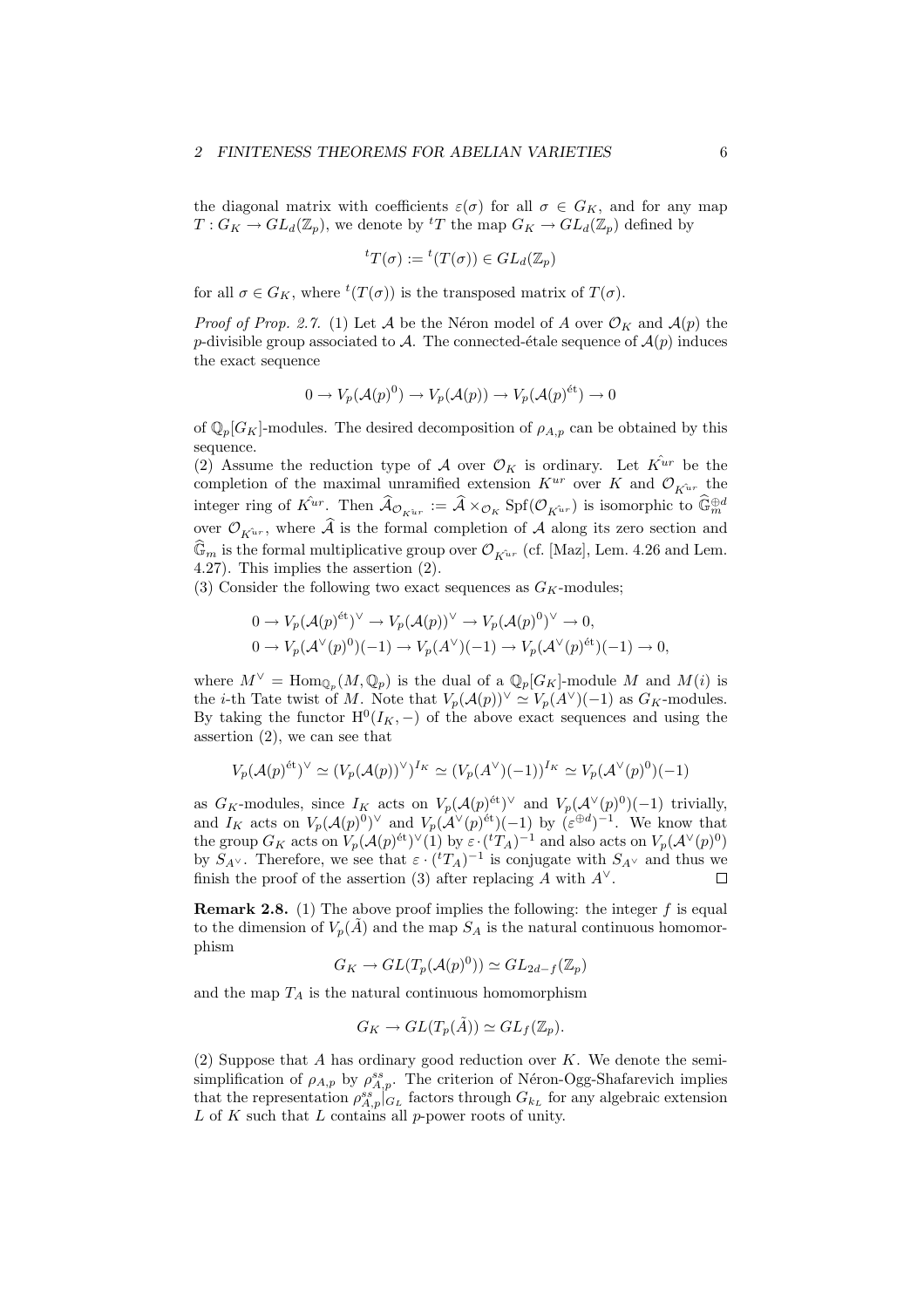Now we can show our main finiteness theorem which is given in the Introduction.

**Theorem 2.9.** Let A be an abelian variety over K which has potential ordinary good reduction. Let  $L$  be an algebraic extension of  $K$ .

(1) Assume that the residue field of  $L(\mu_{p^{\infty}})$  is a potential prime-to-p extension of k. Then  $A(L)[p^{\infty}]$  is finite.

(2) Assume that  $L(\mu_{p^{\infty}})$  is a Galois extension of K whose residue field is finite. Then the torsion part of  $A(L)$  is finite.

*Proof.* (1) By extending K and L, we may assume that A has ordinary good reduction over K and L contains  $K(\mu_{p^{\infty}})$ . Put  $d := \dim(A)$  and denote by  $k_L$ the residue field of L. We have the following form of the representation  $\rho_{A,p}$  for a suitable basis of the  $\mathbb{Z}_p$ -module  $T_p(A)$ :

$$
\begin{pmatrix} S_A & U_A \\ 0 & T_A \end{pmatrix},
$$

with certain  $S_A = \varepsilon \cdot ({}^tT_{A^{\vee}})^{-1}$ :  $G_K \to GL_d(\mathbb{Z}_p)$ ,  $T_A : G_K \to GL_d(\mathbb{Z}_p)$  and  $U_A: G_K \to M_d(\mathbb{Z}_p)$  as in Prop. 2.7. In this proof, we shall fix the above basis and identify  $V_p(A)$  with  $\mathbb{Q}_p^{\oplus 2d} = M_{2d,1}(\mathbb{Q}_p)$ . Since L contains all p-power roots of unity, we know that the maps  $S_A|_{G_L}$  and  $T_A|_{G_L}$  factor through the absolute Galois group  $G_{k_L} := \text{Gal}(k^{\text{sep}}/k_L)$  of  $k_L$ . Thus the maps  $S_A|_{G_L}$  and  $T_A|_{G_L}$  are determined by a topological generator  $\sigma_L$  of  $G_{k_L}$ . To prove  $V_p(A)^{G_L} = 0$ , it suffices to show that the matrices  $S_A(\sigma_L)$  and  $T_A(\sigma_L)$  do not have eigenvalue 1. First we assume that this assertion about  $T_A(\sigma_L)$  is false. Then the Tate module  $V_p(\tilde{A})^{G_L}$  is not zero

and hence  $\tilde{A}(k_L)[p^{\infty}]$  is infinite. By Prop. 2.5, this contradicts the assumption that the field  $k<sub>L</sub>$  is potential prime-to-p extension of k. Next we show that  $S_A(\sigma_L)$  does not have eigenvalue 1. Since L contains  $K(\mu_{n^{\infty}})$  and A has ordinary good reduction, the map  $S_A|_{G_L}$  coincides with  $({}^tT_{A} \vee |_{G_L})^{-1}$ . Hence if we assume  $S_A(\sigma_L)$  has eigenvalue 1, then  $T_{A} \vee (\sigma_L)$  also has eigenvalue 1. But this induces a contradiction by the same argument as the above.  $(2)$  The criterion of Néron-Ogg-Shafarevich implies that

$$
A(L)' \subset A(L(\mu_{p^{\infty}}))' = A(L(\mu_{p^{\infty}}) \cap K^{\text{ur}})'
$$

where the symbol ' means the prime-to-p part. Hence  $A(L)$ ' is finite because  $L(\mu_n\infty)$  has a finite residue field. Therefore, the assertion (1) implies that the torsion points of  $A(L)$  is finite.  $\Box$ 

**Corollary 2.10.** Let  $A$  be an abelian variety over  $K$  which has ordinary good reduction. Let L be a Galois extension of K with residue field  $k<sub>L</sub>$ . Assume that L contains  $K(\mu_{p^{\infty}})$  and  $K(A[p])$ . Then the followings are equivalent:

- (1)  $A(L)[p^{\infty}]$  is finite,
- (2)  $A^{\vee}(L)[p^{\infty}]$  is finite,
- (3)  $\tilde{A}(k_L)[p^{\infty}]$  is finite,
- (4)  $\tilde{A}^\vee(k_L)[p^\infty]$  is finite,
- (5)  $k<sub>L</sub>$  is a potential prime-to-p extension over k.

Note that the Weil-paring implies that L contains  $K(\mu_{p^{\infty}})$  and  $K(A[p])$  if and only if L contains  $K(\mu_{p^{\infty}})$  and  $K(A^{\vee}[p])$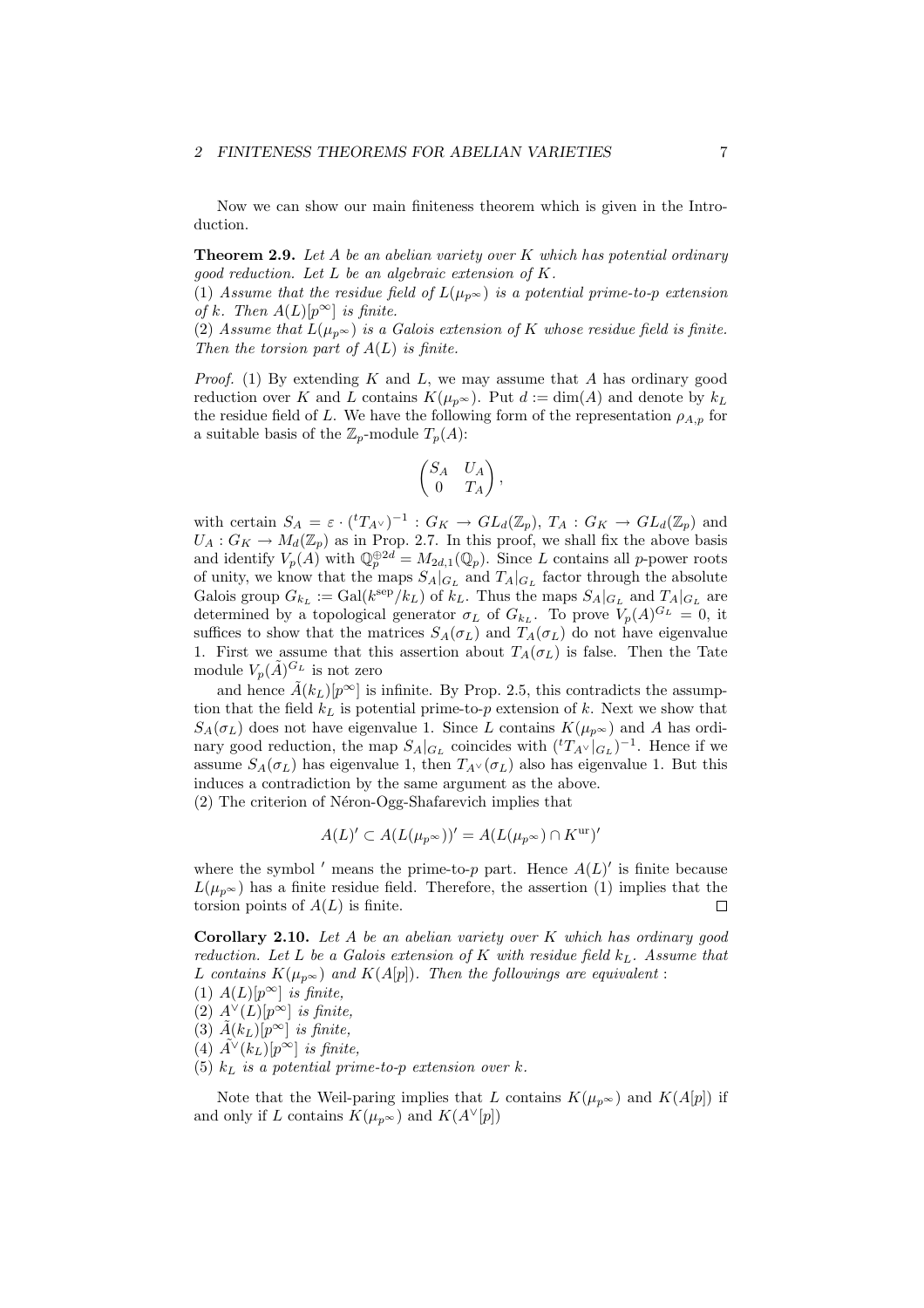*Proof.* The equivalence of assertions  $(3)$ ,  $(4)$  and  $(5)$  follows from Prop. 2.6, thus it is enough to show that  $(1)$  is equivalent to  $(3)$ ,  $(4)$  and  $(5)$ . By Thm. 2.9  $(1)$ , the condition (5) implies the condition (1).

Let us assume that the condition (4) is not satisfied. Then we know that  $T_{A} \vee (\sigma_L)$  has eigenvalue 1, where  $T_{A} \vee$  is a natural unramified homomorphism  $G_K \to GL(T_p(\tilde{A}^{\vee}))$  and  $\sigma_L$  is a topological generator of  $G_{k_L}$ . Hence  $\varepsilon$ .  $({}^{t}T_{A}{}_{\vee})^{-1}(\sigma_{L})$  has also eigenvalue 1. By using this fact and Prop. 2.7, we can see that  $T_p(A)^{G_L}$  is not trivial. Therefore, the group  $A(L)[p^{\infty}]$  is infinite.  $\Box$ 

## 2.3  $K^{\text{ur}}$ -rational points

We continue to use the same notation  $p, K, k, A$  and  $d$  as in the previous subsection. In this subsection, we consider some relations of  $\rho_{A,n}: G_K \to$  $GL(V_p(A)) \simeq GL_{2d}(\mathbb{Q}_p)$  with  $A(K^{\text{ur}})[p^{\infty}]$ . Our goal in this subsection is to prove that

**Theorem 2.11.** Let  $E$  be an elliptic curve over  $K$  which has ordinary good reduction. Then the followings are equivalent;

(1)  $\rho_{E,p}$  is abelian,

(2)  $\rho_{E,p}|_{I_K}$  is abelian,

(3)  $E(K^{\text{ur}})[p^{\infty}]$  is infinite.

Note that it is known that the condition (1) is equivalent to the condition (4)  $E$  has complex multiplication over  $K$ .

See [Se2], A.2.4 for more information.

Now we start with an argument by proving the fact below;

**Proposition 2.12.** Let A be an abelian variety over K which has ordinary good reduction. If  $\rho_{A,p}|_{I_K}$  is abelian, then  $A(K^{\text{ur}})[p^{\infty}]$  is infinite.

*Proof.* By Prop. 2.7, we have the following form of the representation  $\rho_{A,p}|_{I_K}$ for a suitable basis of the  $\mathbb{Q}_p$ -module  $V_p(A)$ :

$$
\begin{pmatrix} \varepsilon^{\oplus d} & U \\ 0 & I_d \end{pmatrix},
$$

where U is a map  $I_K \to M_d(\mathbb{Q}_p)$  and  $I_d$  is the unit matrix of  $d \times d$ . Since  $\rho_{A,p}|_{I_K}$ is abelian, we see that  $U = (\varepsilon^{\oplus d} - I_d)U_0$  for some  $U_0 \in M_d(\mathbb{Q}_p)$ . Then, on  $I_K$ ,

$$
\begin{pmatrix} \varepsilon^{\oplus d} & U \\ 0 & I_d \end{pmatrix} \begin{pmatrix} U_0 1_d \\ 1_d \end{pmatrix} = \begin{pmatrix} U_0 1_d \\ 1_d \end{pmatrix},
$$

where  $1_d = {}^t(1,1,\dots,1) \in M_{d,1}(\mathbb{Q}_p)$ . Consequently, we know that  $V_p(A)^{I_K} \neq 0$ and this implies the desired result.  $\Box$ 

In the rest of this subsection we always assume that  $A$  has ordinary good reduction over K. Let  $K^{\text{ab}}$  be the maximal abelian extension of K in  $\overline{K}$ . The exact sequence

$$
0 \to \ker(r) \to V_p(A) \stackrel{r}{\to} V_p(\tilde{A}) \to 0
$$

gives the exact sequence

$$
0 \to \ker(r) \to V_p(A)^{G_{K^{\mathrm{ab}}}} \stackrel{r}{\to} V_p(\tilde{A}) \qquad (*)
$$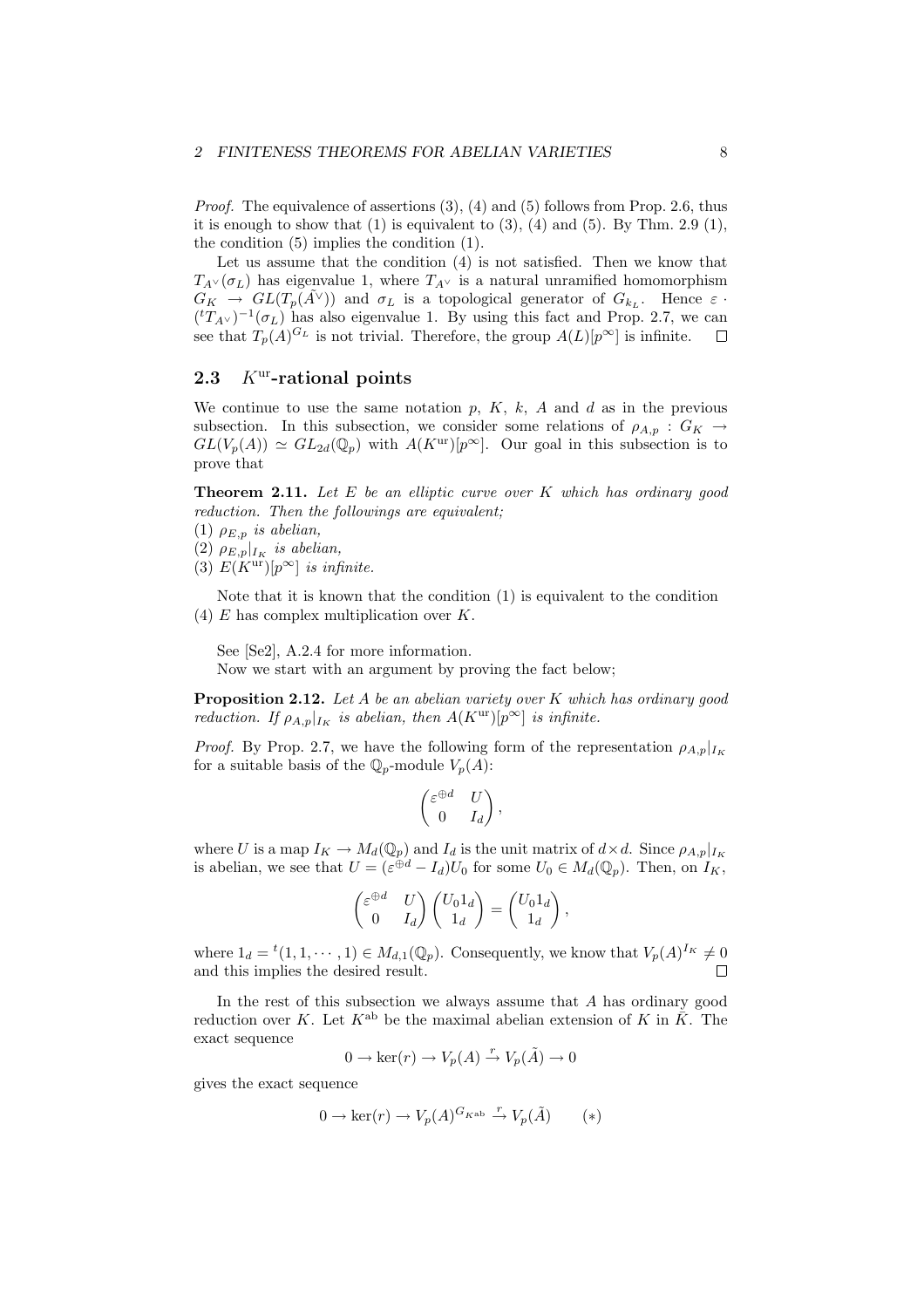of  $\mathbb{Q}_p[\text{Gal}(K^{\text{ab}}/K)]$ -modules. Here we remark that  $G_{K^{\text{ab}}}$  acts trivially on ker(r) and  $V_p(\tilde{A})$ . We define the representation  $\rho_{A,p}^{\text{ur}}$  by the natural action of  $Gal(K^{ab}/K^{\text{ur}})$ on  $V_p(A)^{G_{K^{ab}}} = V_p(A(K^{ab}))$ ;

$$
\rho^{\mathrm{ur}}_{A,p}: \mathrm{Gal}(K^{\mathrm{ab}}/K^{\mathrm{ur}}) \rightarrow GL(V_p(A)^{G_{K^{\mathrm{ab}}}})=GL(V_p(A(K^{\mathrm{ab}}))).
$$

Now we define the integer  $e(A)$  to be  $e(A) := \dim_{\mathbb{Q}_p} V_p(A(K^{ab})) - \dim_{\mathbb{Q}_p} \ker(r) =$  $\dim_{\mathbb{Q}_p} V_p(A(K^{\text{ab}})) - d$ . Then  $\rho_{A,p}^{\text{ur}}$  is a *p*-adic representation of dimension  $d$  +  $e(A)$ . Clearly  $0 \leq e(A) \leq d$ . Furthermore, the above sequence  $(*)$  implies that  $\rho_{A,p}^{\text{ur}}$  has the following shape for a suitable basis of the  $\mathbb{Q}_p$ -module  $V_p(A(K^{\text{ab}}))$ :

$$
\rho_{A,p}^{\text{ur}} \simeq \begin{pmatrix} \varepsilon^{\oplus d} & U \\ 0 & I_{e(A)} \end{pmatrix},
$$

where U is a map Gal( $K^{ab}/K^{ur}$ )  $\rightarrow M_d(\mathbb{Q}_p)$  and  $I_{e(A)}$  is the unit matrix of  $e(A) \times e(A)$ .

(I) The case  $e(A) \neq 0$ .

In this case, we see that  $U = (\varepsilon^{\oplus d} - I_d)U_0$  for some  $U_0 \in M_{d,e(A)}(\mathbb{Q}_p)$  since  $\rho_{A,p}^{\text{ur}}$  is abelian. Then, on  $\text{Gal}(K^{\text{ab}}/K^{\text{ur}})$ ,

$$
\begin{pmatrix} \varepsilon^{\oplus d} & U \\ 0 & I_{e(A)} \end{pmatrix} \begin{pmatrix} U_0 1_{e(A)} \\ 1_{e(A)} \end{pmatrix} = \begin{pmatrix} U_0 1_{e(A)} \\ 1_{e(A)} \end{pmatrix},
$$

where  $1_{e(A)} = {}^{t}(1, 1, \dots, 1) \in M_{e(A),1}(\mathbb{Q}_p)$ . This equation shows the fact that  $V_p(A(K^{\text{ab}}))^{\text{Gal}(K^{\text{ab}}/K^{\text{ur}})} \neq 0$ , that is,  $A(K^{\text{ur}})[p^{\infty}]$  is infinite.

(II) The case  $e(A) = 0$ .

In this case, we have  $\rho_{A,p}^{\text{ur}} = \varepsilon^{\oplus d}$  and hence  $V_p(A(K^{\text{ab}}))^{\text{Gal}(K^{\text{ab}}/K^{\text{ur}})} = 0$ , that is,  $A(K^{\text{ur}})[p^{\infty}]$  is finite.

Consequently we obtained the following lemma:

**Lemma 2.13.** Let the notation be as above. Then  $e(A) = 0$  if and only if  $A(K^{\mathrm{ur}})[p^{\infty}]$  is finite.

Now we can finish the proof of Thm. 2.11.

*Proof of Thm. 2.11.* Since  $E$  is an elliptic curve, by combining Prop. 2.12 with Lem. 2.13, we can show the desired statement by the following way:  $e(E) \neq$  $0 \Leftrightarrow e(E) = 1 \Leftrightarrow \dim_{\mathbb{Q}_p} V_p(E(K^{\text{ab}})) = 2 \Leftrightarrow V_p(E(K^{\text{ab}})) = V_p(E) \Leftrightarrow G_{K^{\text{ab}}} \subset$  $G_{K_{E,p}} \Leftrightarrow \rho_{E,p}$  is abelian.  $\Box$ 

## 2.4 Global cases

Consider "global cases" of Thm. 2.9. Let A be an abelian variety over a number field K. It is well-known that the group  $A(L)$  is a finitely generated commutative group for a finite extension field  $L$  of  $K$  by the theorem of Mordell-Weil-Néron-Lang. In particular its torsion subgroup is finite. In the case where  $L$  is any algebraic extension of  $K$ , there are many results on the finiteness of torsion points of  $A(L)$ .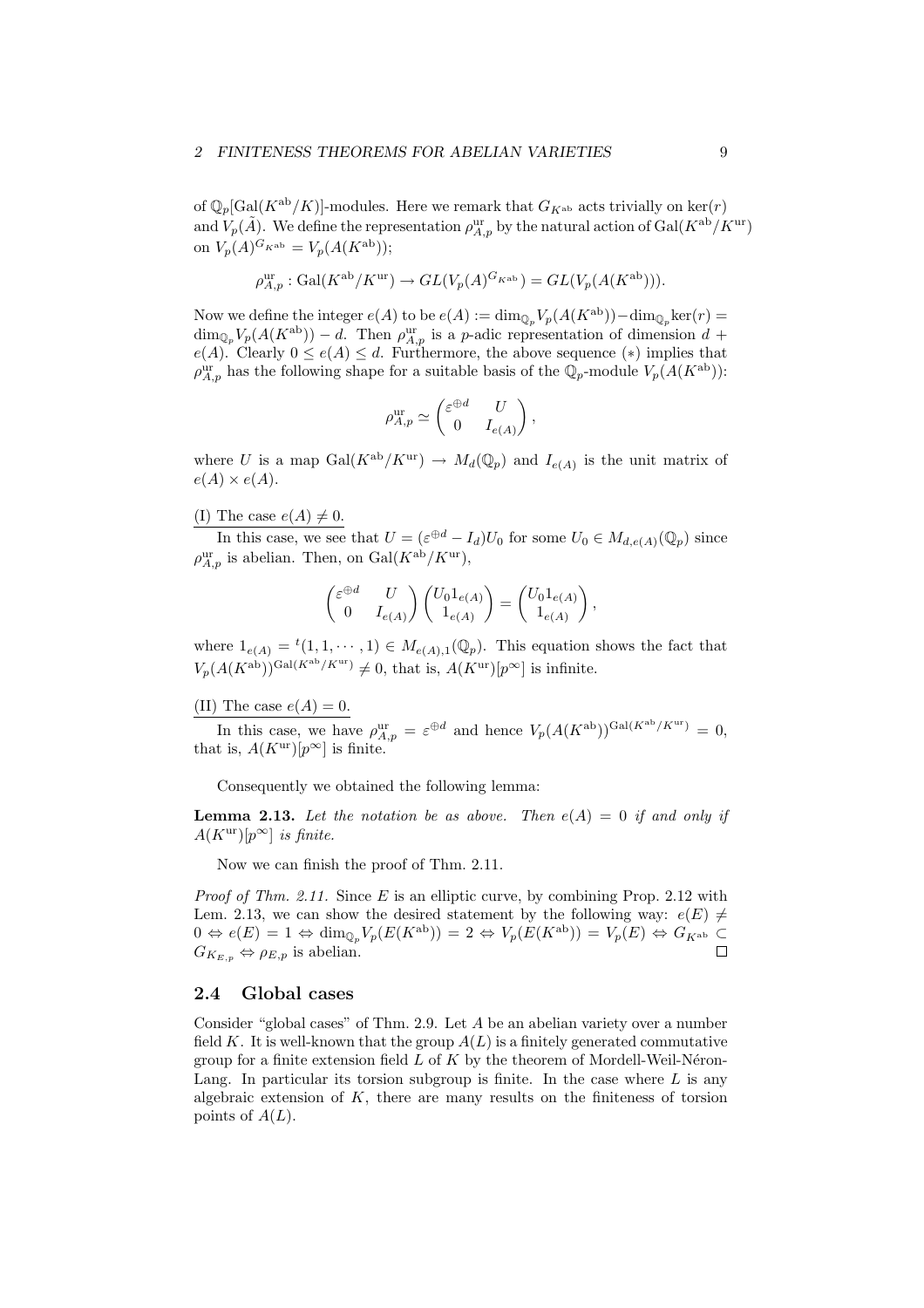Let v be a finite place of K. For any finite extension  $K'$  of K and any finite place  $v'$  of K' above v, we denote the completion of K' at v' by  $K'_{v'}$ . More generally, for any algebraic extension  $L$  and any place  $w$  above  $v$ , we denote

$$
L_w:=\mathop{\cup}\limits_{K'}K'_{v'},
$$

where  $K'$  runs through all the finite extensions of K in L and  $v'$  is the unique place of K<sup>'</sup> under w. Note that the residue field  $k_{L_w}$  of  $L_w$  is  $\bigcup_{K'} k_{K'_{v'}}$ .

As corollaries of Thm. 2.9, we can see the "global cases" below immediately.

**Corollary 2.14.** Let  $K, L, A$  be as above. Assume that there exist places v of K above p and  $w_{\infty}$  of  $L(\mu_{p^{\infty}})$  above v satisfying the following properties:

(i) The residue field  $k_{w_{\infty}}$  of  $L(\mu_{p^{\infty}})$  at  $w_{\infty}$  is a potential prime-to-p extension of the residue field  $k_v$ , of K at v.

(ii) A has potential ordinary good reduction at v. Then  $A(L)[p^{\infty}]$  is finite.

**Corollary 2.15.** Let K, L, A be as above. Assume that  $L(\mu_{p^{\infty}})$  is a Galois extension of K, and there exist places v of K above p and  $w_{\infty}$  of  $L(\mu_{p^{\infty}})$  above v satisfying the following properties:

- (i) The residue field  $k_{w_{\infty}}$  of  $L(\mu_{p^{\infty}})$  at  $w_{\infty}$  is finite.
- (ii) A has potential ordinary good reduction at  $v$ . Then the torsion part of  $A(L)$  is finite.

If we always assume that  $L$  contains all  $p$ -power roots of unity, these corollaries are generalizations of a result of Greenberg. See [Gr], Prop. 1.2 (ii).

# 3 Finiteness of torsion points for elliptic curves

We use the same notations as defined at the beginning of the previous section (soon we will suppose K to be a finite extension of  $\mathbb{Q}_p$ ). In particular A is an abelian variety over a field  $K$ . In this section, we give results on the Question which is proposed in the Introduction. At the beginning, we shall remark the following proposition related with "a torsion problem of two abelian varieties".

**Proposition 3.1.** Let A and B be abelian varieties over a field K. Assume that K has the following property: the torsion part of  $A(K')$  is finite for any finite Galois extension  $K'$  of  $K$ . Then, for two different prime numbers  $\ell_1$  and  $\ell_2$ , the group  $A(K_{B,\ell_2})[\ell_1^{\infty}]$  is finite.

Proof. This follows immediately from Prop. 2.5.

In view of the above proposition, we will be interested in the finiteness of  $A(K_{B,\ell_2})[\ell_1^{\infty}]$  with  $\ell_1 = \ell_2$ .

From now on, throughout this Section, we always denote by  $K$  a finite extension of  $\mathbb{Q}_n$ . Some of results on such the (in-)finiteness properties can be checked immediately, by using the results given in the previous section, as follows.

**Proposition 3.2.** Let  $E$  be elliptic curves over  $K$  which has potential multiplicative reduction or potential supersingular good reduction. We assume that A has potential ordinary good reduction over K. Then the torsion part of  $A(K_{E,p})$ is finite.

 $\Box$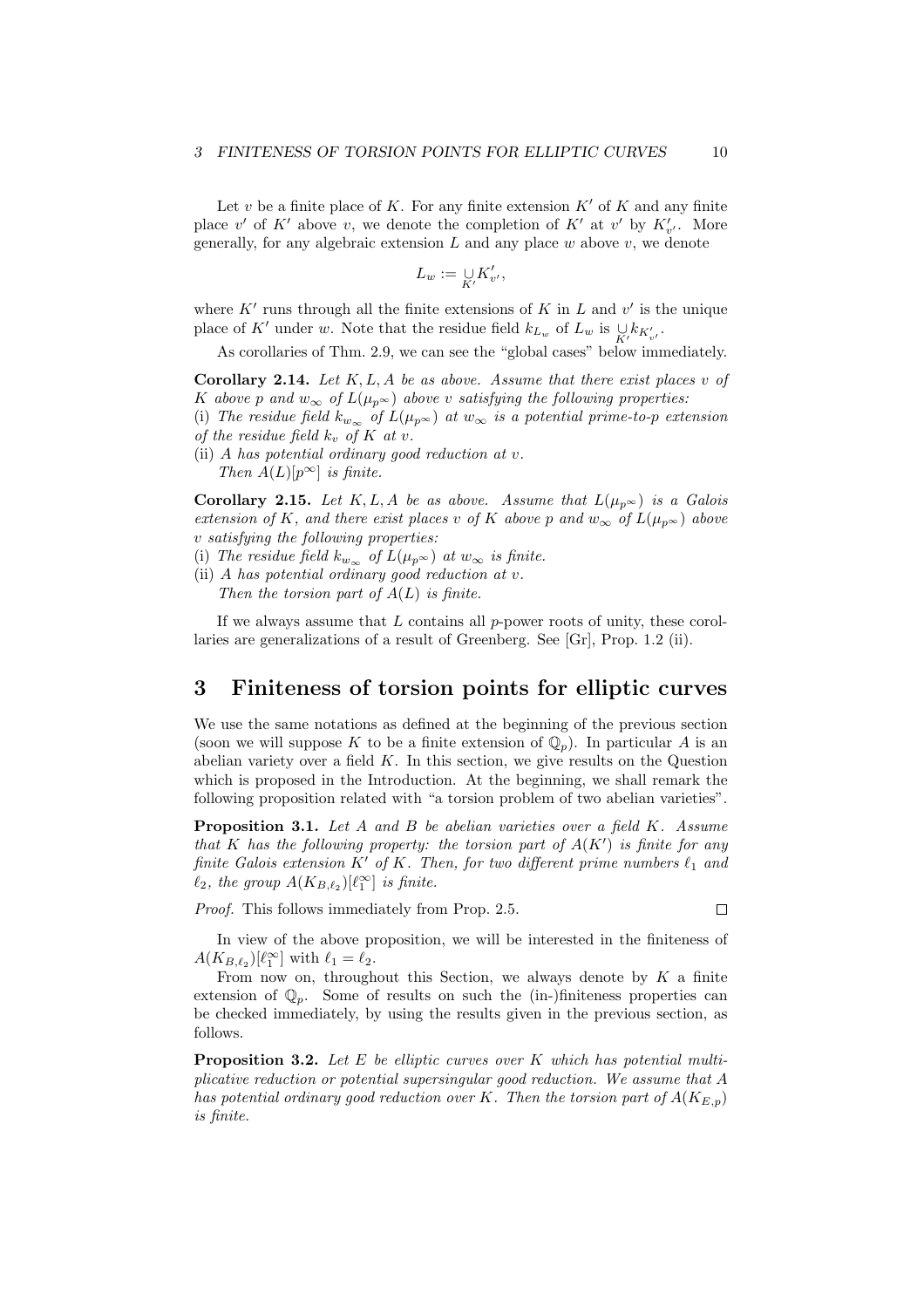*Proof.* The two Lie groups  $\rho_{E,p}(G_K)$  and  $\rho_{E,p}(I_K)$  have the same Lie algebras (cf. [Se1]) and hence the residue field of  $K_{E,p}$  is a finite field. Therefore, the residue field of  $K_{E,p}$  is also finite. Consequently we finish the proof by Thm. 2.9 (2). П

**Proposition 3.3.** Let A and B be abelian varieties over K which have ordinary good reductions. Assume that  $A(K)[p]$  is rational over K. Then  $A(K_{B,p})$  is infinite.

*Proof.* Since  $B(K_{B,p})[p^{\infty}]$  is infinite, the residue field  $k_{B,p}$  of  $K_{B,p}$  is not a potential prime-to-p extension of k by Thm. 2.9. Because  $A(\bar{K})[p]$  is rational over K, Cor. 2.10 shows that  $A(K_{B,p})[p^{\infty}]$  is infinite.  $\Box$ 

In the rest of this section, we discuss the following question:

**Question.** Let A and B be abelian varieties over K. When is  $A(K_{B,p})[p^{\infty}]$ finite?

Now we are interested in the case where  $A$  (and  $B$ ) are elliptic curves. Let us consider the above Question by distinguishing the reduction type of A.

## 3.1 Ordinary good reduction case

Let  $A = E_1$  and  $B = E_2$  be two elliptic curves over K. We have already proved in Cor. 3.2 that the torsion part of  $E_1(K_{E_2,p})[p^{\infty}]$  is finite if  $E_1$  has ordinary good reduction over  $K$  and  $E_2$  has supersingular good reduction or multiplicative reduction over K. We consider the infiniteness of  $E_1(K_{E_2,p})[p^{\infty}]$ under the condition that  $E_1$  and  $E_2$  have ordinary good reduction over K. One of the result for the finiteness of  $E_1(K_{E_2,p})[p^{\infty}]$  has given in Prop. 3.3. However, in this 1-dimensional case, we will show more precise criterion in Thm. 3.4 and Cor. 3.5.

We shall give some notation that we need. In the rest of this subsection we always assume that  $E_1$  and  $E_2$  have ordinary good reduction over K. Let  $\tilde{E}_1$ and  $\tilde{E}_2$  be the reduction of  $E_1$  and  $E_2$  over  $k$ , respectively. For each elliptic curves  $E_i$ , Put

$$
\chi_i = \rho_{\tilde{E}_i, p} : G_K \to GL(T_p(\tilde{E}_i)) \simeq GL_1(\mathbb{Z}_p) = \mathbb{Z}_p^{\times},
$$

and

$$
\bar{\chi}_i = \bar{\rho}_{\tilde{E}_i, p} : G_K \to GL(\tilde{E}_i(k^{\text{sep}})[p]) \simeq GL_1(\mathbb{F}_p) = \mathbb{F}_p^{\times}.
$$

Clearly  $\chi_i$  and  $\bar{\chi}_i$  are unramified characters by their definitions. It can be checked that each  $\chi_i$  is of infinite order. We know that each  $\rho_{E_i,p}$  has the form

$$
\begin{pmatrix} \varepsilon \chi_i^{-1} & u_i \\ 0 & \chi_i \end{pmatrix}
$$

with respect to a suitable basis of  $T_p(E_i)$ . We fix such a basis and identify  $T_p(E_i)$  with  $\mathbb{Z}_p^{\oplus 2}$ .

**Proposition 3.4.** Let the notations be as above and  $p \geq 3$ . Consider the following four conditions :

(a) The group  $E_1(K_{E_2,p})[p^{\infty}]$  is infinite.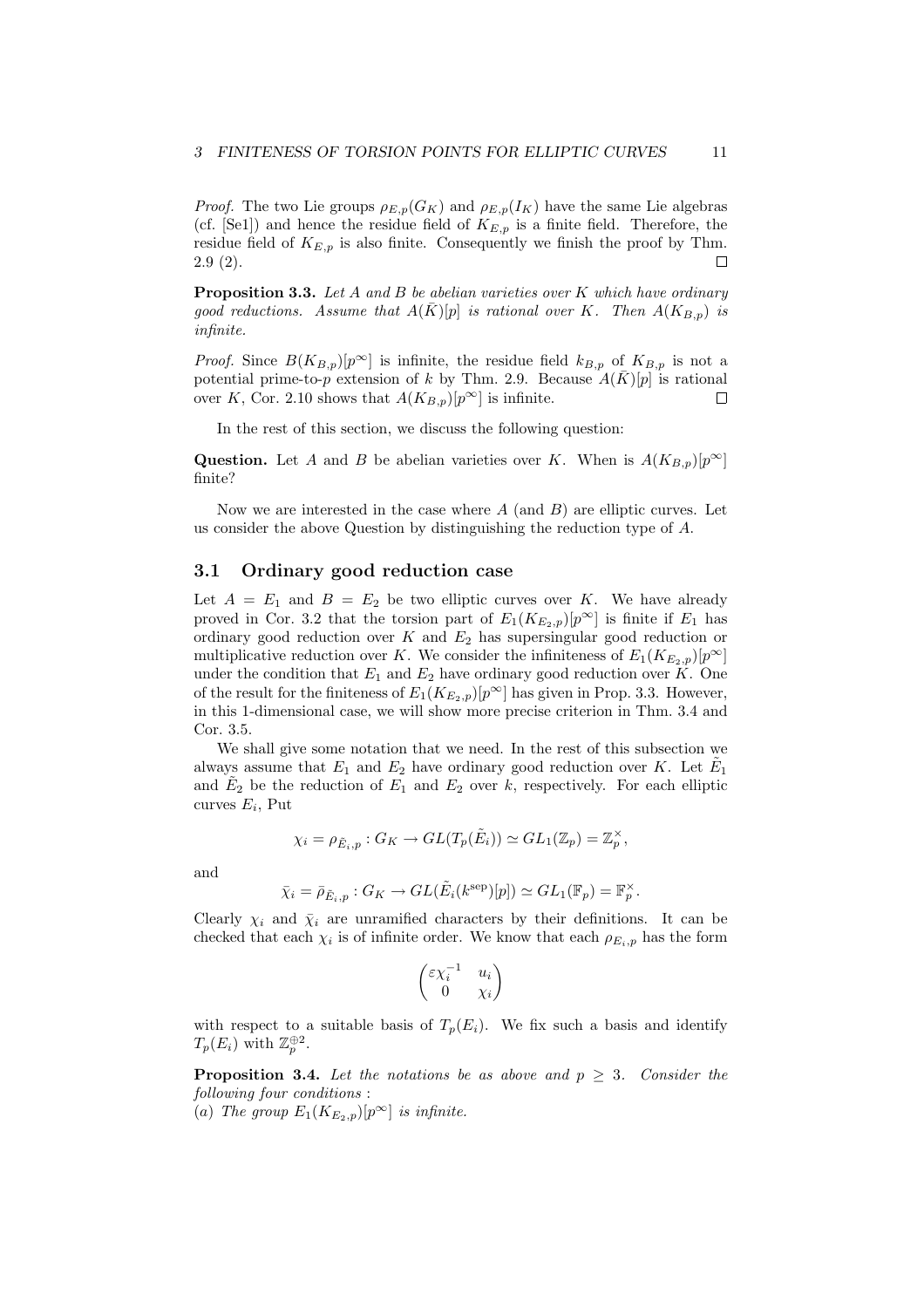(b)  $G_{K_{E_2,p}} \subset \text{ker}(\chi_1)$ . (c) ker( $\chi_2$ ) ⊂ ker( $\chi_1$ ).  $(d) \operatorname{Im}(\bar{\chi}_1) \subset \operatorname{Im}(\bar{\chi}_2).$ Then there is the following relation:  $(a) \Leftrightarrow (b) \Leftarrow (c) \Leftrightarrow (d)$ .

*Proof.* If we assume that the condition  $(a)$  is satisfied, there is a 1-dimensional  $G_{K_{E_2,p}}$ -invariant subspace W of  $V_p(E_1) = M_{2,1}(\mathbb{Q}_p)$ . Take any non-zero element  $\left(\begin{array}{c} x \\ y \end{array}\right)^{2}$  in W. Since x or y is a non-zero element which is invariant under the multiplication by  $\chi_1(\sigma)$  for all  $\sigma \in G_{K_{E_2,p}}$ , we see that  $V_p(\tilde{E}_1)^{G_{K_{E_2,p}}}$  has nontrivial subspace and hence  $V_p(\tilde{E}_1)^{G_{K_{E_2,p}}} = V_p(\tilde{E}_1)$ . This implies the condition  $(b)$ . Conversely we assume that the condition  $(b)$  is satisfied. Then the condition (a) follows from the fact that

$$
\rho_{E_1,p}|_{G_{K_{E_2,p}}} = \begin{pmatrix} \varepsilon \chi_1^{-1} & u_1 \\ 0 & \chi_1 \end{pmatrix} = \begin{pmatrix} 1 & u_1 \\ 0 & 1 \end{pmatrix}.
$$

Because  $G_{K_{E_2,p}} \subset \text{ker}(\chi_2)$ , the condition (c) implies (b). Finally let us show that conditions (c) and (d) are equivalent. Since  $\chi_1$  and  $\chi_2$  are unramified, we may consider each character  $\chi_i$  as a character

$$
G_k \stackrel{\chi_i}{\to} \mathbb{Z}_p^{\times} \simeq \mathbb{Z}/(p-1)\mathbb{Z} \times \mathbb{Z}_p,
$$

where  $G_k$  is an absolute Galois group of k. By  $\text{pr}_1 : \mathbb{Z}/(p-1)\mathbb{Z} \times \mathbb{Z}_p \to \mathbb{Z}/(p-1)\mathbb{Z}$ and  $pr_2 : \mathbb{Z}/(p-1)\mathbb{Z} \times \mathbb{Z}_p \to \mathbb{Z}_p$ , we denote natural projections. Let  $\sigma_k$  be the Frobenius automorphism of  $G_k$  and we decompose  $\chi_i(\sigma_k) = (m_i, n_i) \in$  $\mathbb{Z}/(p-1)\mathbb{Z} \times \mathbb{Z}_p$ . Note that  $\text{Im}(\chi_i)$  has an infinite image and thus  $n_i \neq 0$ , since  $\mathbb{Z}/(p-1)\mathbb{Z} \times \mathbb{Z}_p$ . Note that  $\text{Im}(\chi_i)$  has an infinite image a<br>k is a finite field. If we identify  $G_k$  with  $\prod \mathbb{Z}_\ell$ , we see that  $\ell$ 

$$
\ker(\chi_i) = \ker(\mathrm{pr}_1 \circ \chi_i) \cap \ker(\mathrm{pr}_2 \circ \chi_i)
$$
  
=  $(p-1)/(\gcd(p-1, m_i)) \prod_{\ell} \mathbb{Z}_{\ell} \cap \prod_{\ell \neq p} \mathbb{Z}_{\ell}$   
=  $(p-1)/(\gcd(p-1, m_i)) \prod_{\ell \neq p} \mathbb{Z}_{\ell}.$ 

Therefore, it can be checked that the condition  $(c)$  is equivalent to the condition that  $m_1 \cdot \mathbb{Z}/(p-1)\mathbb{Z} \subset m_2 \cdot \mathbb{Z}/(p-1)\mathbb{Z}$ , which is (d).  $\Box$ 

Let  $k_{\tilde{E}_i[p]}$  be the smallest field extension of k over which the elements of  $\tilde{E}_i(k^{\text{sep}})[p]$  is rational.

**Corollary 3.5.** Let  $E_1$  and  $E_2$  be elliptic curves over K which have ordinary good reduction. Assume that  $p \geq 3$ .

- (1) If  $k_{\tilde{E}_1[p]} \subset k_{\tilde{E}_2[p]}$ , then  $E_1(K_{E_2,p})[p^{\infty}]$  is infinite.
- (2) If the map  $\bar{\chi}_1$  is trivial, then  $E_1(K_{E_2,p})[p^{\infty}]$  is infinite.

(3) If the map  $\bar{\chi}_2$  is surjective, then  $E_1(K_{E_2,p})[p^{\infty}]$  is infinite.

Proof. All statements will immediately follow from Prop. 3.4.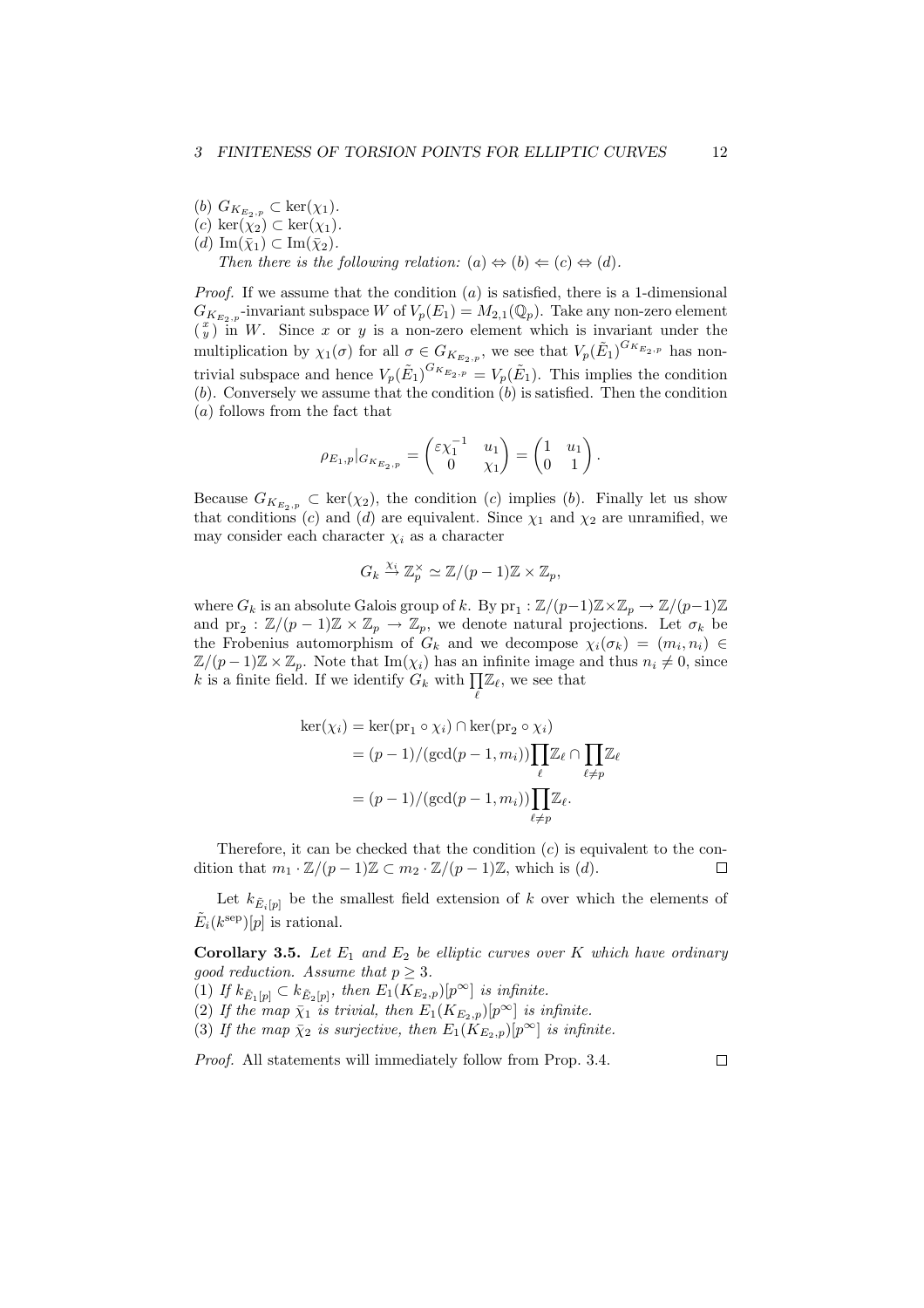#### 3.2 Supersingular good reduction case

Let  $A = E_1$  and  $B = E_2$  be elliptic curves over K. In this subsection we consider the case where  $E_1$  has (potential) supersingular good reduction over K. We recall the structure of the Lie algebra associated to an elliptic curve.

**Proposition 3.6** ([Se2], Appendix of Chap. 4). Let E be an elliptic curve over K. Put  $\mathfrak{g} := \text{Lie}(\rho_{E,p}(G_K))$  and  $\mathfrak{i} := \text{Lie}(\rho_{E,p}(I_K))$  (these are Lie subalgebras of  $\mathrm{End}_{\mathbb{Q}_p}(V_p(E))$ .

(1) If E has ordinary good reduction with complex multiplication, then  $\mathfrak g$  is a split Cartan subalgebra of  $\text{End}_{\mathbb{Q}_p}(V_p(E))$  and i is a 1-dimensional subspace of  $\mathfrak{g}$ . (2) If E has ordinary good reduction without complex multiplication, then  $\mathfrak g$  is the Borel subalgebra of  $\text{End}_{\mathbb{Q}_p}(V_p(E))$  corresponding to the kernel of the natural reduction map  $V_p(E) \to V_p(E)$  and i is a 2-dimensional subspace of g.

(3) If E has supersingular good reduction with formal complex multiplication, then **g** is a non-split Cartan subalgebra of  $\text{End}_{\mathbb{Q}_p}(V_p(E))$  and  $\mathfrak{i} = \mathfrak{g}$ .

(4) If E has supersingular good reduction without formal complex multiplication, then  $\mathfrak{g} = \text{End}_{\mathbb{Q}_p}(V_p(E))$  and  $\mathfrak{i} = \mathfrak{g}$ .

(5) If the j-invariant of E has negative p-adic valuation, then  $\mathfrak g$  coincides with  $\mathfrak{n}_X$  for some 1-dimensional subspace X of  $V_p(E)$  and  $\mathfrak{i} = \mathfrak{g}$ . Here  $\mathfrak{n}_X$  is the subspace of  $\text{End}_{\mathbb{Q}_p}(V_p(E))$  generated by all  $u \in \text{End}_{\mathbb{Q}_p}(V_p(E))$  satisfying that  $u(V_p(E)) \subset X$ .

Here, for any elliptic curve  $E$  over  $K$  which has supersingular good reduction, we say that  $E$  has *formal complex multiplication* over  $K$  if an endomorphism ring of the *p*-divisible group  $\mathcal{E}(p)$  over  $\mathcal{O}_K$  has rank 2 as a  $\mathbb{Z}_p$ -module, where  $\mathcal{E}(p)$  is the *p*-divisible group associated with the Néron model  $\mathcal{E}$  of E over  $\mathcal{O}_K$ . We also say that E has formal complex multiplication if  $E \times_K K'$  has formal complex multiplication defined over some algebraic extension  $K'$  of  $K$ . Then the quadratic field  $\text{End}_{\mathcal{O}_{K}}(\mathcal{E}(p))\otimes_{\mathbb{Z}_p}\mathbb{Q}_p$  is called the the field of formal complex multiplication. We can take  $K'$  for at most degree 2 extension of K.

Our first result in this subsection is :

**Proposition 3.7.** Let  $E_1$  and  $E_2$  be elliptic curves over K. Suppose that  $E_1$ has potential supersingular good reduction over K. Then  $E_1(K_{E_2,p})[p^{\infty}]$  is finite if one of the following conditions is satisfied:

(1) The elliptic curve  $E_2$  has potential ordinary good reduction.

(2) The elliptic curve  $E_2$  has potential supersingular good reduction. Furthermore, one of the following conditions is satisfied:

- (i)  $E_1$  has formal complex multiplication but  $E_2$  does not have.
- (ii)  $E_2$  has formal complex multiplication but  $E_1$  does not have.
- (3) The j-invariant of  $E_2$  has negative p-adic value.

To prove this proposition, we need the following important lemma, which is easy to prove, but we often make use of this lemma in this subsection.

**Lemma 3.8.** Let  $E$  be an elliptic curve over  $K$  which has supersingular good reduction over K. Let L be a Galois extension of K. Then the group  $E(L)[p^{\infty}]$ is finite if and only if  $K_{E,p}$  is not contained in L.

*Proof.* Let us assume that  $K_{E,p}$  is not contained in L. Then we have  $V_p(E)^{G_L} \subsetneq$  $V_p(E)$ . By the assumption that L is a Galois extension of K, we see that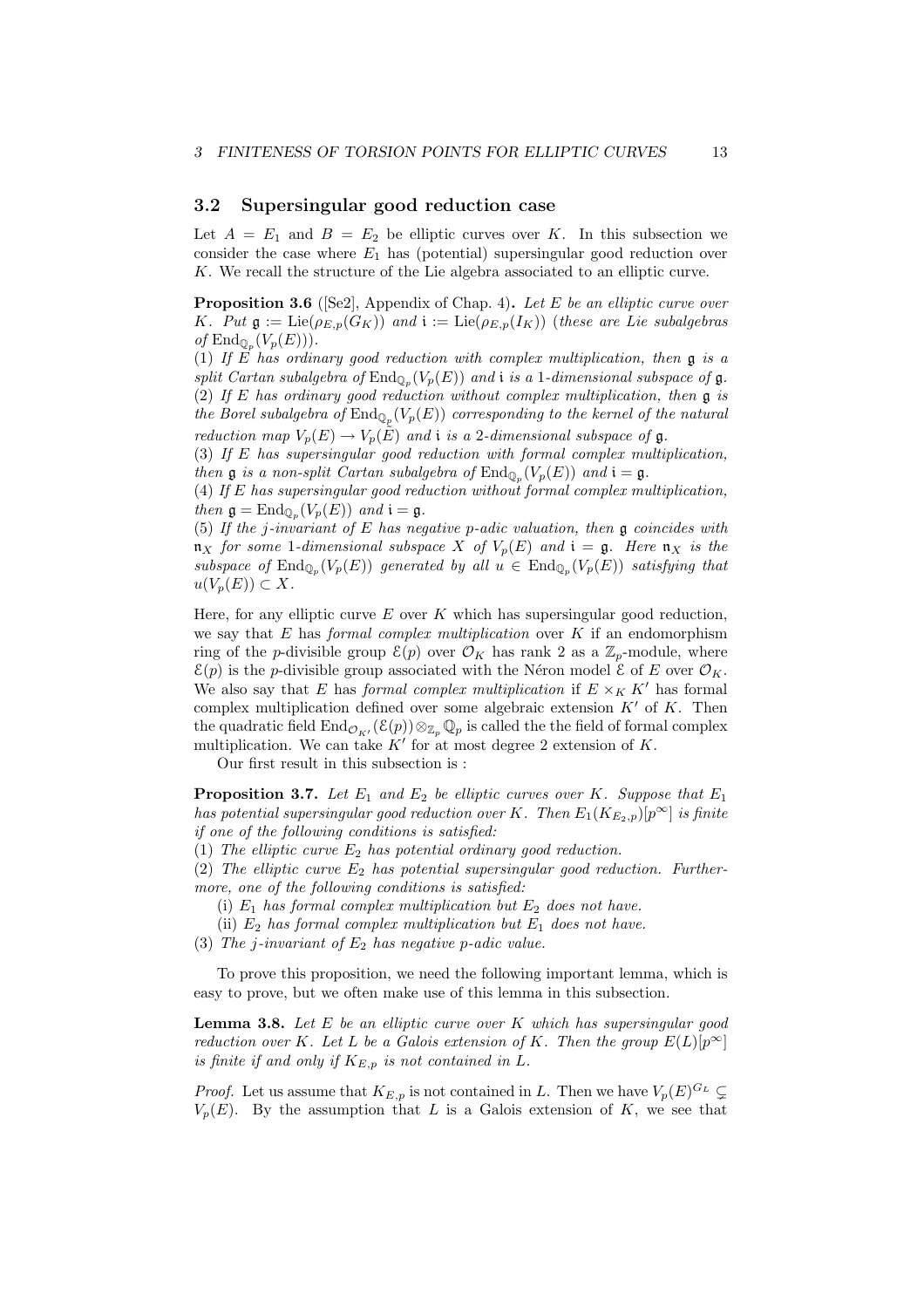$V_p(E)^{G_L}$  is a  $G_K$ -submodule of  $V_p(E)$ . In addition, since E has supersingular reduction,  $V_p(E)$  is an irreducible  $G_K$ -module (cf. [Se2], Thm. of A.2.2). Hence we see that  $V_p(E)^{G_L}$  is vanished and this implies the fact that  $E(L)[p^{\infty}]$  is finite. The converse is obvious. П

*Proof of Prop.* 3.7. First we note that the Lie algebras  $\mathfrak{g}_i := \mathrm{Lie}(\rho_{E_i,p}(G_K))$  and  $i_i := \text{Lie}(\rho_{E_i, p}(I_K))$  are subspaces of  $\text{End}(V_p(E_i))$  for  $i = 1, 2$ . By extending K finitely, we may assume that  $E_1$  has good reduction over K. By Lem. 3.8, it suffices to show that  $K_{E_1,p}$  is not contained in  $K_{E_2,p}$ . Let us assume that  $K_{E_1,p}$ is contained in  $K_{E_2,p}$ . Then there is a natural surjection  $Gal(K_{E_2,p}/K) \rightarrow$  $Gal(K_{E_1,p}/K)$  and hence we obtain the surjections of Lie algebras  $\mathfrak{g}_2 \to \mathfrak{g}_1$  and  $i_2 \to i_1$ . Hence we see that  $\dim_{\mathbb{Q}_p} \mathfrak{g}_2 \geq \dim_{\mathbb{Q}_p} \mathfrak{g}_1$  and  $\dim_{\mathbb{Q}_p} i_2 \geq \dim_{\mathbb{Q}_p} i_1$ . If  $\mathfrak{g}_1$  (resp. i<sub>1</sub>) is abelian, we can also obtain the inequality  $\dim_{\mathbb{Q}_p}(\mathfrak{g}_2/[\mathfrak{g}_2,\mathfrak{g}_2]) \geq$  $\dim_{\mathbb{Q}_p} \mathfrak{g}_1$  (resp.  $\dim_{\mathbb{Q}_p} (i_2/[i_2, i_2]) \geq \dim_{\mathbb{Q}_p} i_1$ ). But Prop. 3.6 implies that at least one of the above inequalities is not satisfied. П

In the rest of this section, we consider about the case where  $E_2$  has supersingular good reduction. First we prove an elementary result of the algebraic number theory.

**Lemma 3.9.** Suppose  $F_1$  and  $F_2$  are quadratic subfields in K. Denote by  $\text{Nr}_{K/F_i}$  the norm map  $K^\times \to F_i^\times$  for  $i=1,2$ . Then the followings are equivalent:

(a)  $F_1 \neq F_2$ , (b)  $\ker(\mathrm{Nr}_{K/F_2}) \not\subset \ker(\mathrm{Nr}_{K/F_1}),$ (c) ker( $\text{Nr}_{K/F_1}$ )  $\not\subset \text{ker}(\text{Nr}_{K/F_2})$ .

*Proof.* Let  $\alpha_i$  be a p-adic integer satisfying that  $F_i = \mathbb{Q}_p(\alpha_i)$  and  $\alpha_i^2 \in \mathbb{Z}_p$  for  $i = 1, 2$ . Assume that  $F_1 \neq F_2$ . Then

$$
Nr_{K/F_2}(x+y\alpha_1) = (x^2 - y^2\alpha_1^2)^d, Nr_{K/F_1}(x+y\alpha_1) = (x+y\alpha_1)^{2d},
$$

where d is the extension degree of  $K/F_1F_2$  and  $x, y \in \mathbb{Z}_p$ . By the elementary field theory,  $\ker(\text{Nr}_{K/F_2})|_{F_1^{\times}}$  has order at most 2d. Thus, to obtain the desired result, it is enough to show that the following claim:

**Claim.** The group  $\ker(Nr_{K/F_1})|_{F_1^{\times}}$  has an infinite order.

If we suppose  $p \geq 3$ , then the polynomial  $T^2 - y^2 \alpha_1^2 - 1$  has roots in  $\mathbb{Z}_p$  for all  $y \in p\mathbb{Z}_p$  by Hensel's lemma and thus the claim is true. Suppose  $p = 2$ . To prove the claim, it suffices to show that  $x^2 - y^2 \alpha_1^2$  is equal to 1 for infinitely many  $x, y \in \mathbb{Z}_p$ . Take any integer  $k \geq 0$  and suppose  $y = 4kx$ . In this case  $x^2 - y^2 \alpha_1^2 = (1 - 16k^2 \alpha_1^2)x^2$  and we see  $(1 - 16k^2 \alpha_1^2) \in (\mathbb{Z}_p^{\times})^2$  since it can be checked that the polynomial  $(1+2T)^2 - (1-16k^2\alpha_1^2) \in \mathbb{Z}_p[T]$  has roots in  $\mathbb{Z}_p$ by Hensel's lemma. This completes the proof of the claim.  $\Box$ 

**Proposition 3.10.** Let  $E_1$  and  $E_2$  be elliptic curves over K which have supersingular good reduction with formal complex multiplication. Let  $F_i \subset K$  be the field of formal complex multiplication for each  $E_i$ . Then  $E_1(K_{E_2,p})[p^{\infty}]$  is finite if  $F_1 \neq F_2$ .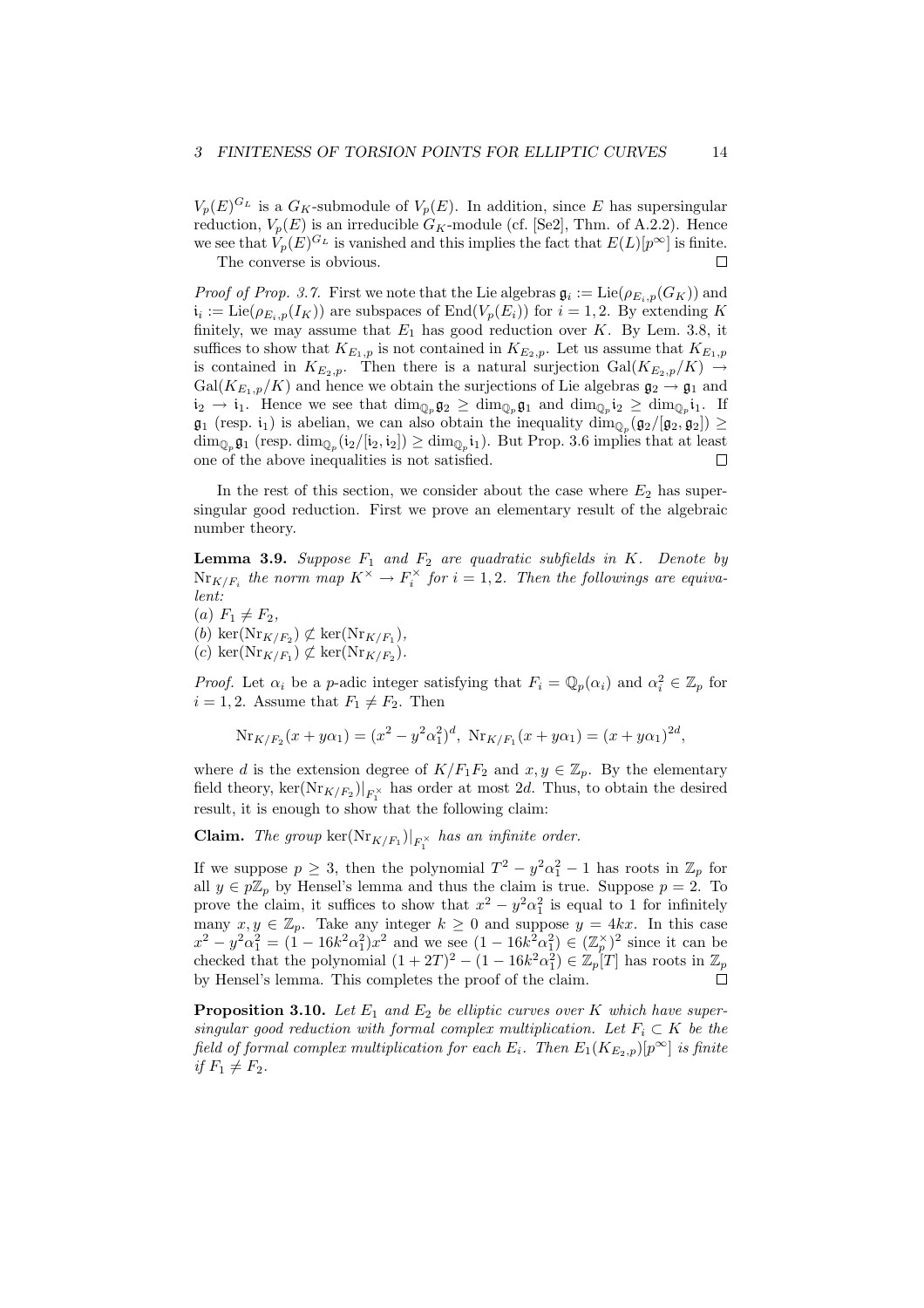*Proof.* By extending K finitely, we may assume that  $E_1$  and  $E_2$  have formal complex multiplication over K. Then the representation  $\rho_{E_i,p} : G_K \to GL(V_p(E))$ has values in  $O_{F_i}^{\times}$  and hence  $\rho_{E_i,p}$  induces the representation

$$
\Psi_i: \mathcal{O}_K^{\times} \simeq I(K^{\text{ab}}/K) \to \mathcal{O}_{F_i}^{\times},
$$

where  $I(K^{ab}/K)$  is the inertia subgroup of Gal $(K^{ab}/K)$ . It is known that  $\Psi_i(x) = \text{Nr}_{K/F_i}(x^{-1})$  for any  $x \in \mathcal{O}_K^{\times}$  (see [Se2], A.2.2). Lam. 3.8 implies that  $E_1(K_{E_2,p})[p^{\infty}]$  is infinite only if  $K^{\text{ur}}(E_1(\overline{K})[p^{\infty}]) \subset K^{\text{ur}}(E_2(\overline{K})[p^{\infty}])$ . Because  $K^{\text{ur}}(E_i(\overline{K})[p^{\infty}])$  is the definition field of the representation  $\rho_{E_i,p}|_{I_K}$  and  $\ker(Nr_{K/F_2})|_{\mathcal{O}_K^{\times}} = \ker(Nr_{K/F_2})$  (resp.  $\ker(Nr_{K/F_1})|_{\mathcal{O}_K^{\times}} = \ker(Nr_{K/F_1})$ ), we see that  $E_1(K_{E_2,p})[p^{\infty}]$  is infinite only if ker( $\text{Nr}_{K/F_2}$ )  $\not\subset \text{ ker}(\text{Nr}_{K/F_1})$ . Combining this fact and Lem. 3.9, we obtain the desired result.

For any elliptic curve E over K, we denote by  $\hat{E}$  the formal group associated with E.

**Proposition 3.11.** Let  $E_1$  and  $E_2$  be elliptic curves over K which have supersingular good reduction without formal complex multiplication.

(1) If there is a non-trivial homomorphism of formal groups  $\hat{E_2} \to \hat{E_1}$  over  $\mathcal{O}_K$ , then  $E_1(K_{E_2,p})[p^{\infty}]$  is infinite.

(2) If  $E_1(K_{E_2,p})[p^{\infty}]$  is infinite, then there is a non-trivial homomorphism of formal groups  $\hat{E_2} \rightarrow \hat{E_1}$  over  $\mathcal{O}_{K'}$  for some finite extension  $K'$  of  $K$ .

*Proof.* (1) Since each  $E_i$  has supersingular good reduction, there is a non-trivial  $G_K$ -homomorphism  $T_p(E_2) \to T_p(E_1)$  by a theorem of Tate (cf. [Ta], Cor. 1 of Thm. 4). Hence Prop. 2.3 implies that  $E_1(K_{E_2,p})[p^{\infty}]$  is infinite.

(2) Extending K finitely, we may assume that  $E_1$  and  $E_2$  have formal complex multiplication over K. By Lem. 3.8, we know that  $K_{E_1,p} \subset K_{E_2,p}$ . Furthermore this is a finite field extension because the Lie groups  $Gal(K_{E_1,p}/K)$  and  $Gal(K_{E_2,p}/K)$  have same Lie algebras. Hence we may assume that  $K_{E_1,p}$  coincides with  $K_{E_2,p}$  by replacing K with a finite extension. Put  $G := \text{Gal}(K_{E_1,p}/K)$  $Gal(K_{E_2,p}/K)$  and  $\mathfrak{g} := \text{Lie}(G)$ . Then the Lie algebra homomorphism  $\text{Lie}(\rho_{E_i,p})$ :  $\mathfrak{g} \to \mathfrak{gl}_2(\mathbb{Q}_p)$  corresponding to  $\rho_{E_i,p}: G \to GL(T_p(E_i)) \simeq GL_2(\mathbb{Z}_p)$  is an isomorphism by our assumptions of  $E_i$  for  $i = 1, 2$ .

**Claim.** Lie( $\rho_{E_1,p}$ ) is conjugate with Lie( $\rho_{E_2,p}$ ).

If we finish the proof of this claim, we know that  $\rho_{E_1,p}$  is conjugate with  $\rho_{E_2,p}$ on  $G_{K'}$  for some finite extension  $K'$  of K (this fact follows from [DSMS], Thm. 9.11). Thus there is a non-trivial  $G_{K'}$ -homomorphism  $T_p(E_2) \to T_p(E_1)$ . By using the theorem of Tate again, we see that there is a desired non-trivial homomorphism of formal groups  $\hat{E_2} \to \hat{E_1}$  over  $\mathcal{O}_{K'}$ .

Let us prove the above claim. We denote by  $Z(G)$  (resp.  $Z_1, Z_2$ ) the center of G (resp.  $\text{Im}(\rho_{E_1,p}), \text{Im}(\rho_{E_2,p})$ ) and put  $\mathfrak{s} := \text{Lie}(G/\text{Gal}(K(\mu_{p^{\infty}})/K)).$  We see that the homomorphisms  $\text{Lie}(\rho_{E_1,p})$  and  $\text{Lie}(\rho_{E_2,p})$  induce isomorphisms  $\text{Lie}(Z(G)) \simeq \text{Lie}(Z_1) = \mathbb{Q}_p \cdot I_2$  and  $\text{Lie}(Z(G)) \simeq \text{Lie}(Z_2) = \mathbb{Q}_p \cdot I_2$ , respectively. Here  $I_2$  is the unit matrix of  $2 \times 2$ . We shall remark that Lie( $Z(G)$ ) and  $\mathfrak s$ generate g. This can be checked from the facts that  $\dim_{\mathbb{Q}_p} \text{Lie}(Z(G)) = 1$ ,  $\dim_{\mathbb{Q}_p} \mathfrak{s} = 3$  and

$$
\mathrm{Lie}(\rho_{E_1,p})(\mathrm{Lie}(Z(G)) \cap \mathfrak{s}) = \mathrm{Lie}(\rho_{E_1,p})(\mathrm{Lie}(Z(G))) \cap \mathrm{Lie}(\rho_{E_1,p})(\mathfrak{s})
$$

$$
= \mathbb{Q}_p \cdot I_2 \cap \mathfrak{s} \mathfrak{l}_2(\mathbb{Q}_p) = 0.
$$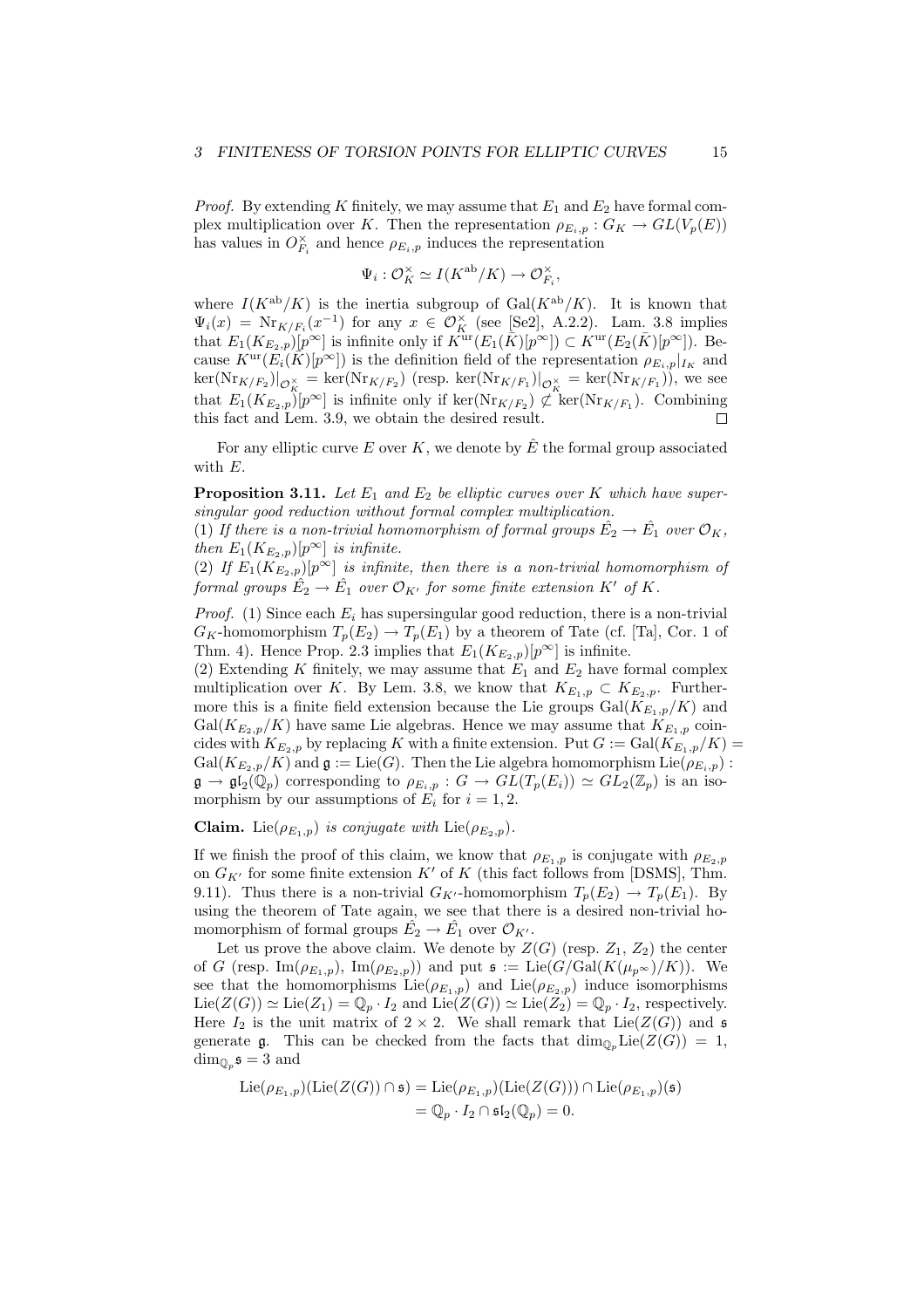Since  $\det(\rho_{E_1,p})$  and  $\det(\rho_{E_2,p})$  coincide with the *p*-adic cyclotomic character, we have the equality that  $\text{Lie}(\rho_{E_1,p}) = \text{Lie}(\rho_{E_2,p})$  on  $\text{Lie}(Z(G))$ . On the other hand, up to inner automorphisms, there exists the unique Lie algebra injection from  $\mathfrak{sl}_2(\mathbb{Q}_p)$  because  $\mathfrak s$  is isomorphic to  $\mathfrak{sl}_2(\mathbb{Q}_p)$ . This fact is followed from the highest weight theory (cf. [Se3], the remark of the end of Subsection 7.4) Thus Lie( $\rho_{E_1,p}$ ) is conjugate with Lie( $\rho_{E_2,p}$ ) on s. Thus we have proved the assertion of the claim.  $\Box$ 

## 3.3 Multiplicative reduction case

Finally we give some results on the finiteness of  $A(K_{B,p})[p^{\infty}]$  for an elliptic curve  $A = E$  over K with multiplicative reduction and an abelian variety B over  $K$ . We always suppose this assumption to the end of this subsection. Since E has multiplicative reduction, we may choose a suitable basis of  $T_p(E)$  such that the corresponding matrix of  $\rho_{E,p}$  has the form

$$
\begin{pmatrix} \varepsilon \chi^{-1} & u \\ 0 & \chi \end{pmatrix},
$$

where  $\chi: G_K \to \mathbb{Z}_p^{\times}$  is a character which has an image of order at most 2 (cf. [Co], Thm. 1.1). Moreover  $\chi$  is trivial if and only if E has split multiplicative reduction over K. We identify  $T_p(E)$  as  $\mathbb{Z}_p^{\oplus 2}$  with respect to the above basis.

**Proposition 3.12.** Let  $E$  be an elliptic curve which has split multiplicative reduction over K. Let  $K(\mu_{p^{\infty}})$  be an algebraic extension of K adjoining all ppower roots of unity. Then  $E(K(\mu_{p^{\infty}}))[p^{\infty}]$  is infinite. In particular,  $E(K_{B,p})[p^{\infty}]$ is infinite for any abelian varieties B over K.

*Proof.* By the theory of Tate curve, we have a  $G_K$ -isomorphism

$$
E(\bar{K})[p^{\infty}] \simeq \bar{K}^{\times}/q^{\mathbb{Z}}
$$

for some element q in the maximal ideal of  $\mathcal{O}_K$  and hence we have the desired result.  $\Box$ 

Next we shall consider the case where  $E$  has non-split multiplicative reduction, equivalently,  $\chi \neq 1$ .

**Lemma 3.13.** Suppose that  $E$  has non-split multiplicative reduction over  $K$ . Let  $L$  be an algebraic extension of  $K$  which contains all p-power roots of unity. Then  $E(L)[p^{\infty}]$  is finite if and only if  $\chi$  is not trivial on  $G_L$ .

*Proof.* Since the field L contains all p-power roots of unity, the matrix  $\begin{pmatrix} x \\ y \end{pmatrix} \in$  $T_p(E)$  is contained in  $T_p(E)^{G_L}$  if and only if

$$
\chi(\sigma)^{-1}x + u(\sigma)y = x, \quad \chi(\sigma)y = y
$$

for all  $\sigma \in G_L$ . The assertion immediately follows from this fact.

 $\Box$ 

Applying this Lemma, we can show the following finiteness results without difficulty.